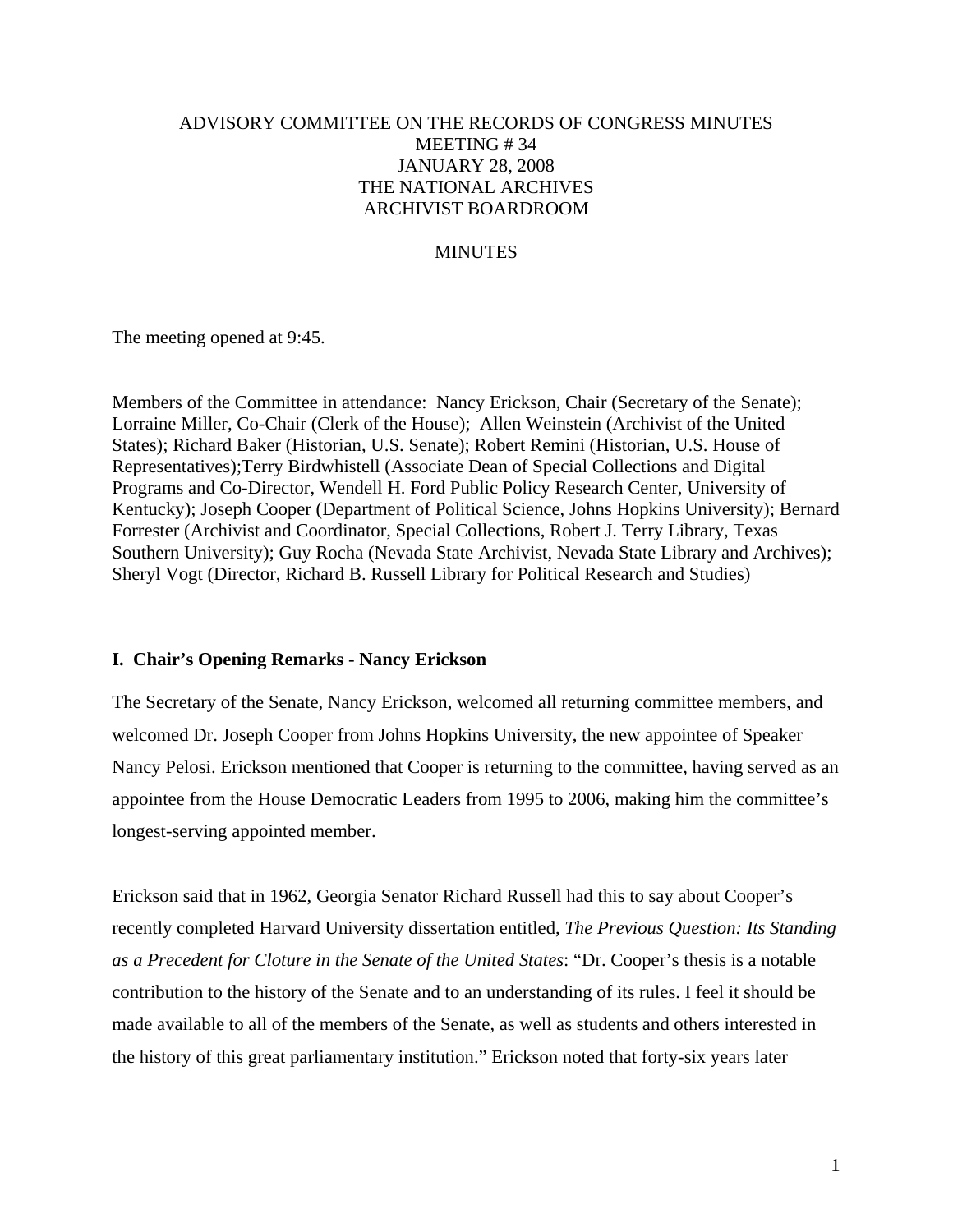Cooper is still contributing to an understanding of Congress, and she expressed gratitude that he was again serving on the committee.

Erickson also noted the retirements of two individuals in the Office of the Secretary who have been real leaders in the care of the Senate as an institution.

Greg Harness, the Senate Librarian, has been a faithful public servant for thirty-two years. His knowledge of the legislative process, his knowledge and love of history, has benefited many legislative researchers. He has aided countless staff members. Seven years ago, Harness oversaw the move of the Senate Library from its home in the Capitol, where it had been located since 1871, to the Senate Russell Office Building. He oversaw the transition of the library from an inkon-paper bookroom to a state-of-the-art electronic research facility. Erickson believes Harness's greatest legacy, though, will be the staff he has built over the years. Harness calls them "search strategy experts" who provide information in a prompt, accurate, and non-partisan manner.

In addition, Cheri Allen retired after three decades of public service. She has spent the last nine years in the Office of the Secretary, Erickson said, managing content on our website, www.senate.gov, which has educated millions of people about the United States Senate.

Erickson noted that it was her privilege to bring their public service to the committee's attention, and said how much they will miss Harness and Allen's public service in the Office of the Secretary.

### **II. Recognition of Co-Chair – Lorraine Miller, Clerk of the House**

Erickson recognized Lorraine Miller, Clerk of the House. Erickson said that she and the Clerk have always been close partners, but have worked inseparably since October to implement the "Honest Leadership Open Government Act." Staffers have worked tirelessly to implement this law, which requires, for example, lobbyists to register by electronic filing four times a year. It also will require reports of political contributions twice a year. This act will increase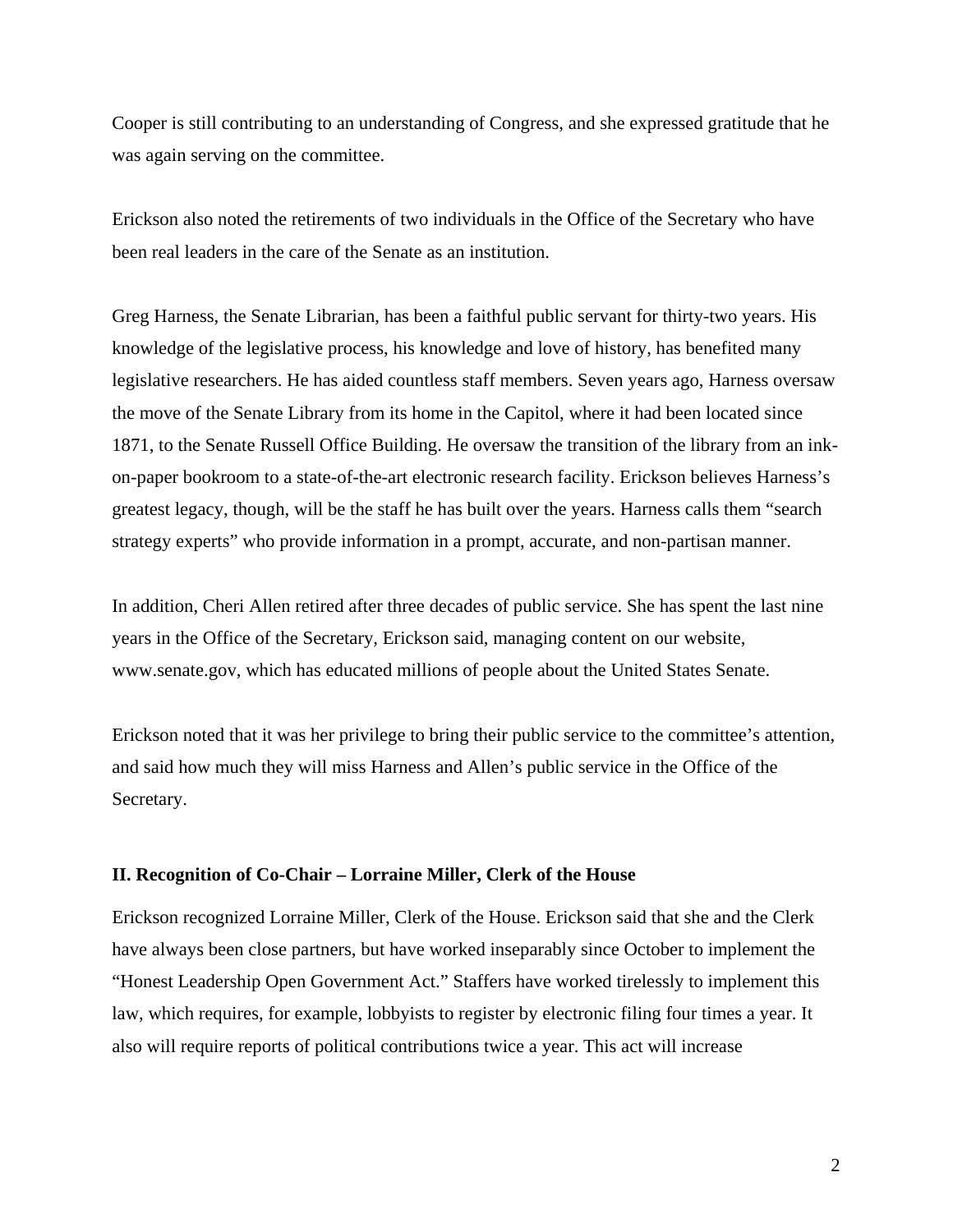transparency, and Erickson expressed her and Miller's gratitude for the hard work of their staffs to get this new system up-and-running.

Miller thanked Erickson and said it was a pleasure to see everyone. Miller noted this was the second meeting she has attended, and said she was in agreement with Erickson on their collaborative working relationship. She thought it to be historic.

Miller then welcomed Cooper, noting that she had processed appointments for three House Speakers and his name was one with which she was quite familiar. She then welcomed her appointee, Bernard Forrester from Texas Southern University.

Miller reported that the end of the first session of the 110th Congress was an exceptionally busy time for the Clerk's office. Processing was underway for 2,373 House hearings alone, a 57 percent increase over the total number of hearings from 2006. There were more votes cast, and more hearings held than in the two sessions of the 109th Congress.

The Office of History and Preservation (OHP) also committed to providing more archival outreach to members about their records. Miller said she would have Robin Reeder, the House Archivist, later give a report about these efforts.

#### **III. Recognition of the Archivist of the United States – Allen Weinstein**

Miller then thanked Allen Weinstein, Archivist of the United States, for hosting the meeting and providing the beautiful meeting room. She noted that on a visit last year, it was absolutely wonderful to see everything that the National Archives does.

Weinstein thanked all of the Archives' friends on the Hill, Democratic and Republican, House and Senate, because the National Archives received from Congress the largest budgetary appropriation ever in its history: \$411 million dollars. He said the money would be well spent and that this milestone would not have happened without everyone's support.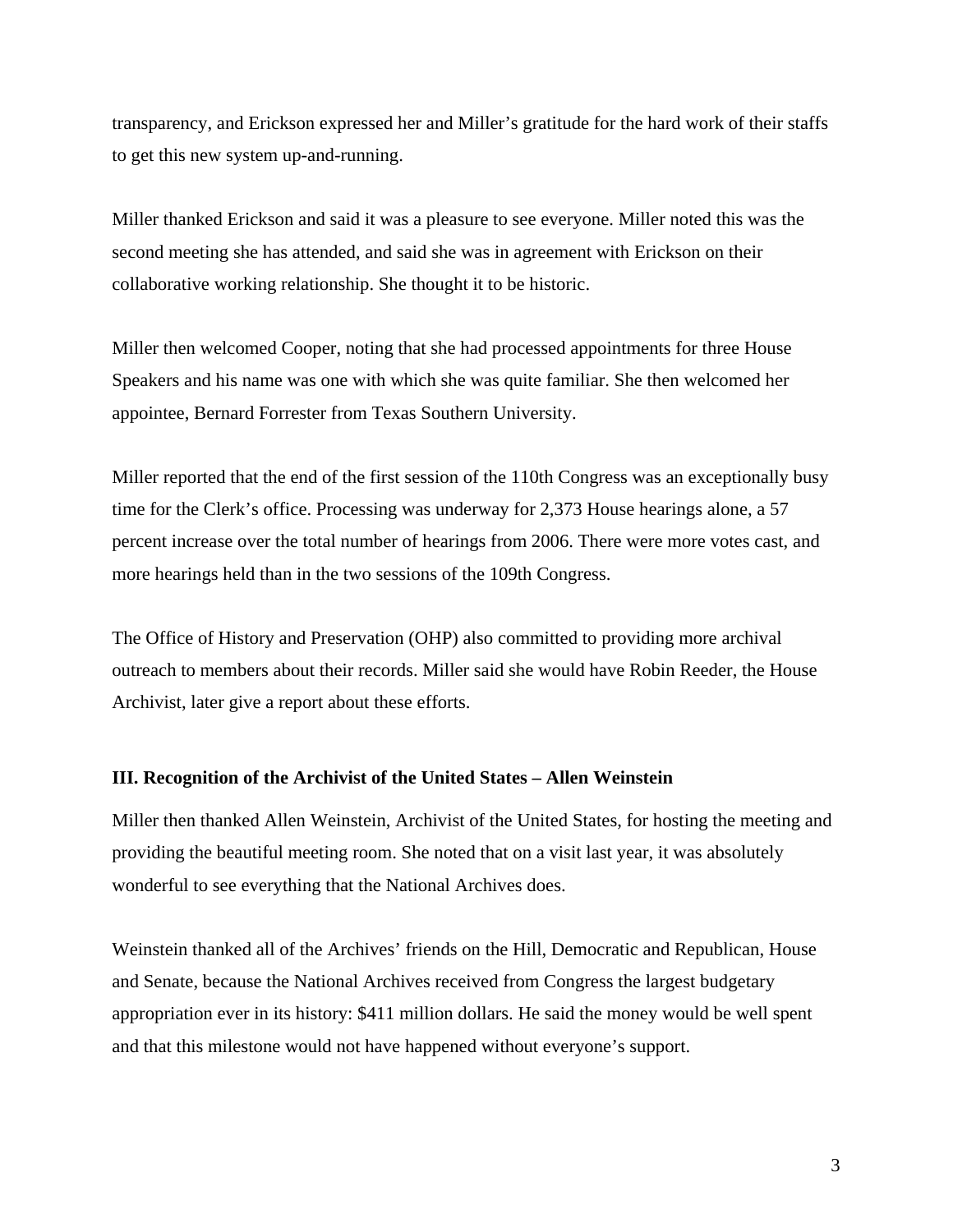Weinstein said it has been a year of miracles in one respect for the Archives. Ross Perot, who owned and had displayed the Magna Carta at the Archives for a number of years, decided to sell it. At an auction at Sotheby's, it was bought by another Washingtonian, David Rubenstein of the Carlyle Group. He proceeded to loan it back to the Archives for exhibition beginning in March 2008.

Weinstein noted that the Archives continues to have a very large number of members of both the House and Senate, both Democratic and Republican, and their spouses as visitors. He said he hoped the people in the leadership of the House and Senate will visit and see the documents. Weinstein distributed a copy of a NARA Notice to committee members about the status of the Electronic Records Archives at the National Archives.

Miller introduced House Archivist Reeder to speak briefly about their outreach program and the status of the Peter Rodino Papers. She added that there were copies of the Rodino letters for the committee members so that they could actually see the documents. Miller also acknowledged the chief of the Office of History and Preservation, Farar Elliott.

Reeder noted that since the last meeting, they had been working on expanding outreach to both committees and members regarding their records and papers. She said at their annual Clerk's forum, usually held in January or February, all committees are invited to attend to get a basic overview of what records they should be sending to OHP. Reeder said that letters of invitation are usually sent only to the full committee chairman, but this year letters were also sent to the chairman of subcommittees and to committee and subcommittee ranking members. She reported that 45 people had attended the forum from 15 different committees, and one of the important topics discussed was electronic records. To follow up, she worked with the Center for Legislative Archives to create an online survey to ask committee staff about the types of records being captured.

Reeder said that in terms of members' papers, she always sent letters to members leaving the House, and to new members who are offered information and assistance on records management.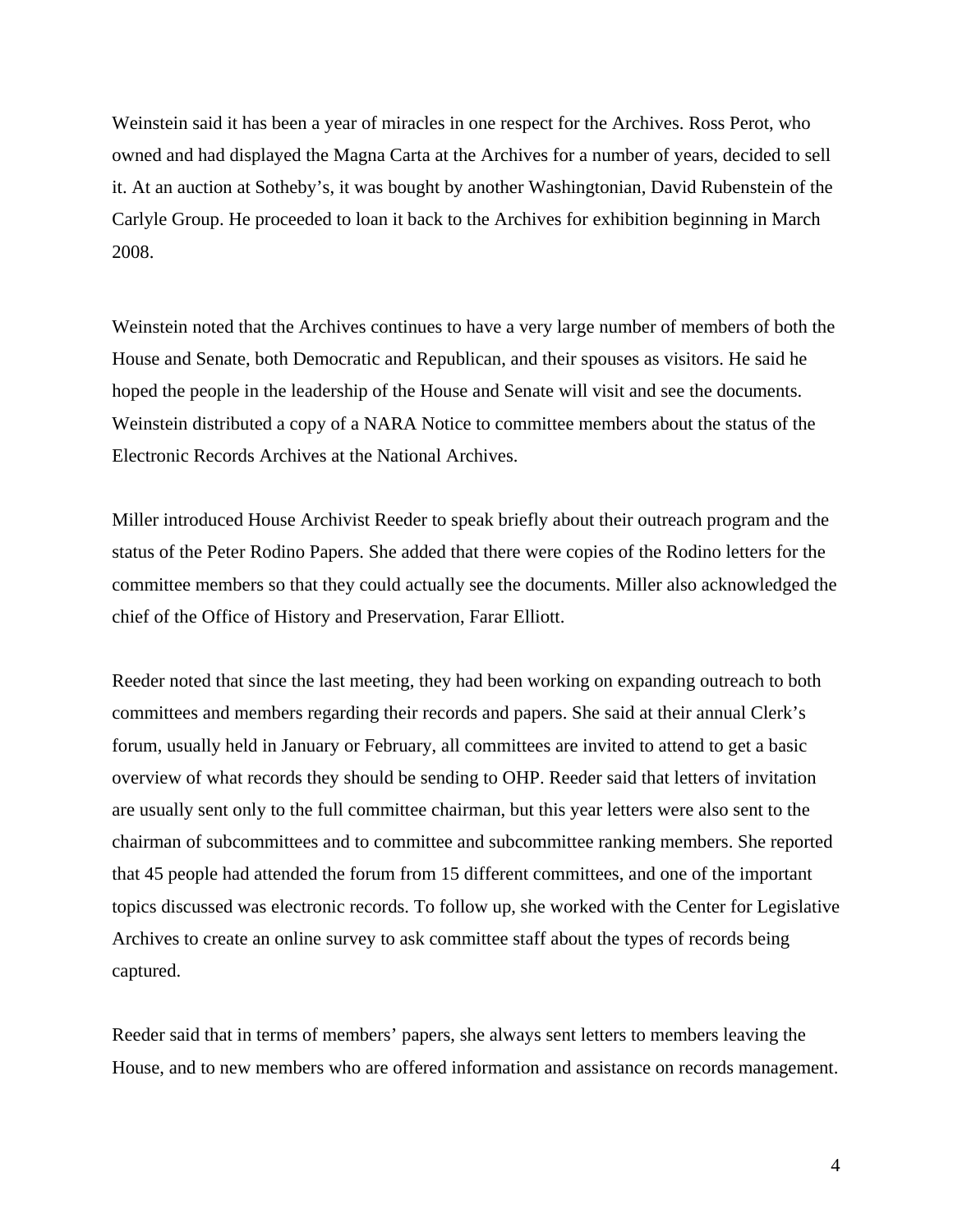The letter specified what OHP could offer. Reeder added that OHP was exploring new avenues to get members more involved and informed.

Reeder said the Clerk's Office learned from the National Archives about some Nixon/Rodino letters that were being prepared to be sold on the market. The letters had been brought to the attention of the Archives by a few dealers who had learned about them. They were two letters from President Nixon to Judiciary Committee Chairman Rodino concerning the committee's subpoenas served on Nixon during the Watergate investigation. After negotiations with the attorney for the unidentified seller, they got the letters returned to House custody in October. Reeder hopes that with their continual outreach, they will be able to avoid situations where committee chairmen's official records get mixed in with their personal papers.

Richard Hunt, Director of the Center for Legislative Archives, stated the two Nixon/Rodino letters are the most recent additions to the Legislative Treasure Vault. Recent visitors to the Vault have been the first to see the documents. These documents speak to the present as well in their assertion of executive privilege. Weinstein invited the committee members to come to the Legislative Treasure Vault after the meeting.

Miller said that her staff has been trying to get members to think early about how they are going to archive their papers. She used to try to manage some of the Speaker's paperwork. The Speaker's chief of staff called one day and said they were going to have a meeting just to talk about archiving her papers. Miller said this was a great example for the rest of the membership, and she believes some progress is being made on this front.

#### **IV. Approval of the Minutes of the Last Meeting**

Next, the committee approved the minutes from the June 25, 2007 meeting as written.

Erickson asked Cooper to introduce himself and make any comments to his colleagues.

Cooper has been at Hopkins since 1991. He came initially as Provost and then retired, becoming a professor once again. He has been on the committee since 1995. Through all those years, he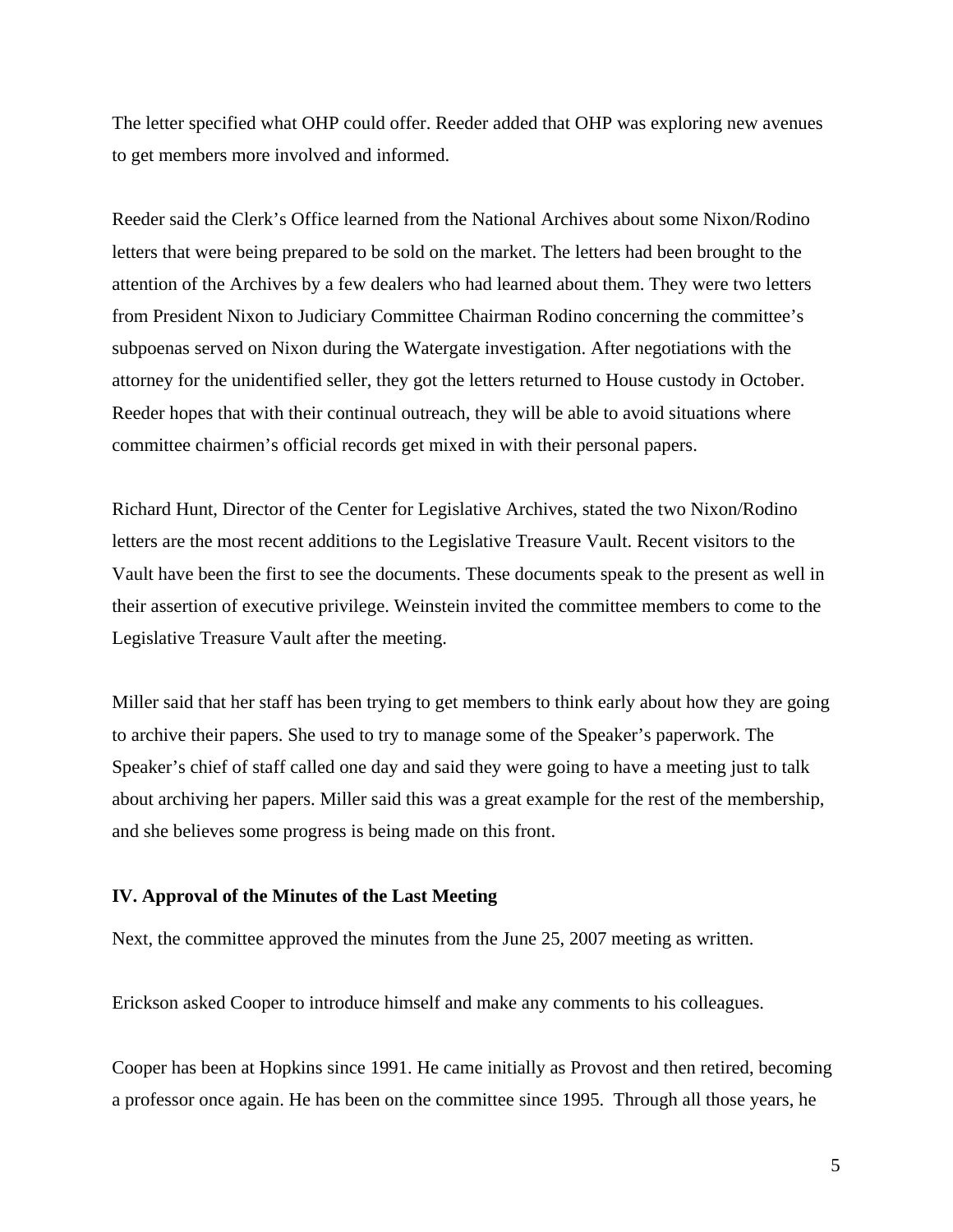had been very impressed with the committee's leadership – the Secretary of the Senate, Clerk of the House, and the Archivist – and he was duly impressed by the people who are in charge of the meeting. Cooper also expressed his appreciation that his committee colleagues have been such competent people in charge of such important functions for scholars and for the public. He values the service and the leadership of the committee.

### **V. Follow-up discussion of Committee goals**

The committee turned its attention to the committee's goals through the end of 2008 and the issue of the gift tax. Following the last meeting, Erickson had a meeting with Senate Archivist Karen Paul, Senate Historian Dick Baker, and Legal Counsel Morgan Frankel to discuss the gift tax issue. She concluded that it is a very complicated issue, but that they should not give up hope. She has had informal conversations with some Senate Democratic leadership staff. They indicated that there was a real possibility that in 2009 the Senate Finance Committee might look at a major reform of the estate tax. Erickson said that this is probably the best chance to address the gift tax issue and its impact on members' donations to research repositories.

Erickson's goal in the coming year is to work with Baker and Paul to educate the Senate Finance Committee staff about this issue and hopefully work with some of the staff members who are charged with archiving their member's papers. She said that ideally they can find a member on the Senate Finance Committee who would help champion this cause. She also learned that in 2004, Senator Bob Graham apparently had expressed interest in this issue as he was preparing to retire. Unfortunately, he was unable to finish the cause. Erickson reassured Guy Rocha, who initially raised this issue, that work on the gift tax will continue in the coming year.

Miller agreed with Erickson. She noted they had a meeting with the House Ways and Means Committee staff about the gift tax. Janice Mays, the committee's majority chief of staff, said it would take much cooperation between the House and Senate, but Mays made a commitment to them that the committee would work on it, and would join the effort.

Rocha expressed his appreciation for follow-up on this issue. He looked forward to seeing something happen, perhaps in the 2009 meetings.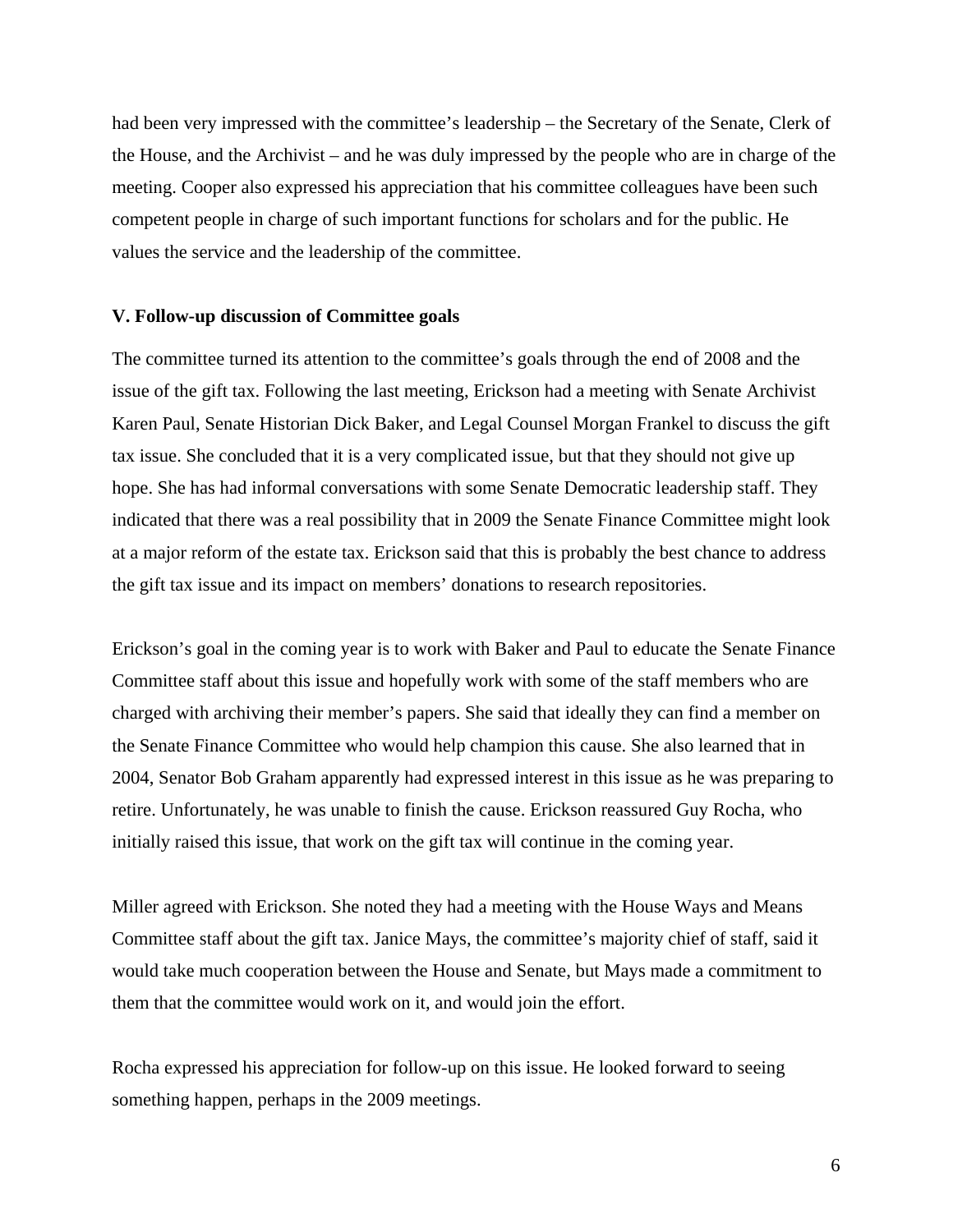Cooper said that it is important to have the support of the members, especially after their initial election. It is also important to make it as easy as possible for Senators and Representatives to arrange for their papers to be donated to a repository. He thought an important part of an outreach plan would be member orientation sessions, insofar as you can get them to come. Members have a lot on their mind, and archiving is not foremost, perhaps, until they are ready to retire. By then it is a little late. The trick is to make it easy for members to handle this responsibility. Therefore, a process and guidelines are needed, as well as the orientation sessions, so that members get a sense of not having to reinvent the wheel every time, and also not being deluged in too much detail from the very beginning. Cooper noted that it is easier said than done, but he thinks the Secretary and Clerk can play a constructive role and develop a process that is relatively simple and straightforward. Then, it can be presented to members with followup guidelines, and orientation sessions.

Erickson said she thought that led nicely into the next subject concerning archival research and orientation to the Senate and House communities.

Erickson said that she was proud of the progress made on the Senate side, and that she appreciates Senate Archivist Karen Paul's hard work on this effort. First of all, she wanted to touch on Senator Craig Thomas's passing away after a brief battle with cancer, and Senator John Barrasso, who was appointed by the Governor of Wyoming and sworn in this year. Senator Barrasso hired Senator Thomas's chief of staff, Sean Whitman, to work for him. Whitman was asked by a bi-partisan gathering of chiefs of staff, who get together for breakfast every couple of months, to talk about his experience as a staffer who had to close down an office suddenly – as well as getting hired by the new member to oversee the transition in the office.

Erickson said Whitman called her the night before to let her know that he was going to make a real pitch to his colleagues about the importance of archiving. Whitman could not emphasize how important it was to have a process in place to archive papers, and fortunately that had been done in Senator Thomas's office. Whitman felt that they were in good shape to get those papers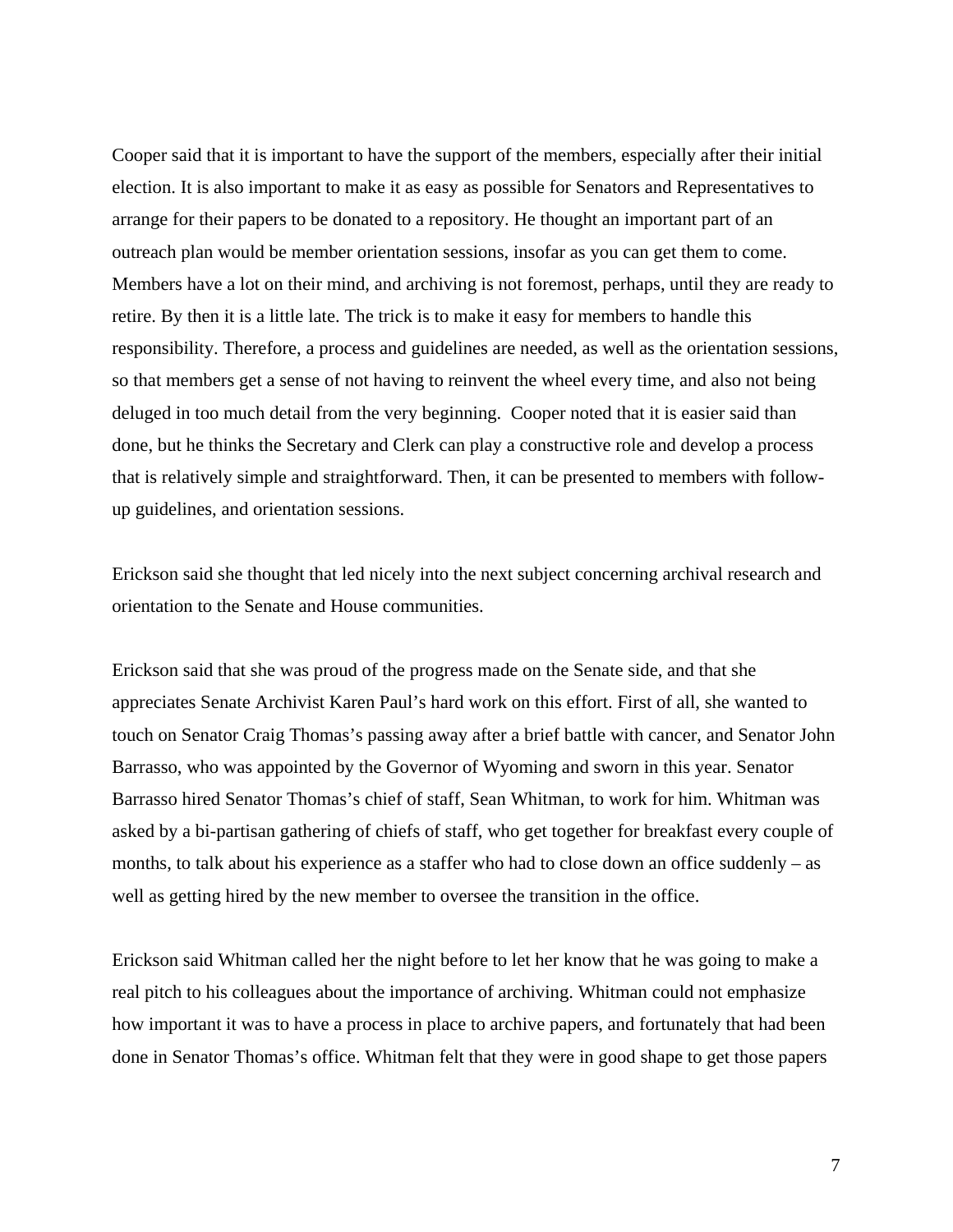to a repository. He made a pitch to his colleagues to designate someone on their staff as the point person for archiving papers.

Second, Erickson reported on a new initiative offering a series of brown bag lunches for Senate staff who are dealing with archiving their member papers. It was an eye-opener for staff. Many who attended these brown bag lunches had no one on their staff designated to archive papers. This has been a real wakeup call.

Erickson said she saw Nan Mosher, and that she knew that there were others in this room who were involved. Mosher had recently attended the National Archives' Modern Archives Institute, and had also previously attended when she served as Senate Republican Leader McConnell's administrative director. To Senator McConnell's credit, he hired Mosher to work full-time on archiving his papers and to make sure that they were in good shape to send to his repository. Mosher is a real leader on the Senate side for archivists handling personal papers.

Erickson said the purpose of the brown bag lunches were to bring in experienced people, such as Mosher and Alan Haeberle. Haeberle has spent a good part of his career archiving members' papers. It is important for young people who are working for new senators, or for senators who haven't given a great deal of thought to this, to learn from people like Mosher and Haeberle in order to avoid recreating the wheel when it comes to members archiving their papers.

Erickson also noted that staff thought it would be helpful to set-up a Senate listserve on congressional archiving. Listserves are being developed, and she credited Catherine Nagle in Senator Jack Reed's office and Kristen Gentile from Senator Robert Casey's office, who have been leaders on this front. They encourage people to join this electronic listserve. And, in addition, Paul had done an excellent job of encouraging people to attend the National Archives Institute, a two-week crash course on archiving. Paul told her on Friday that they have three Senate offices who signed up for the next institute, including staff from Senator James Inhofe's office, Senator Claire McCaskill's office, who is a freshman member, and from Senator Hillary Clinton's office, who I am sure has a big interest in getting her papers in order. Erickson is proud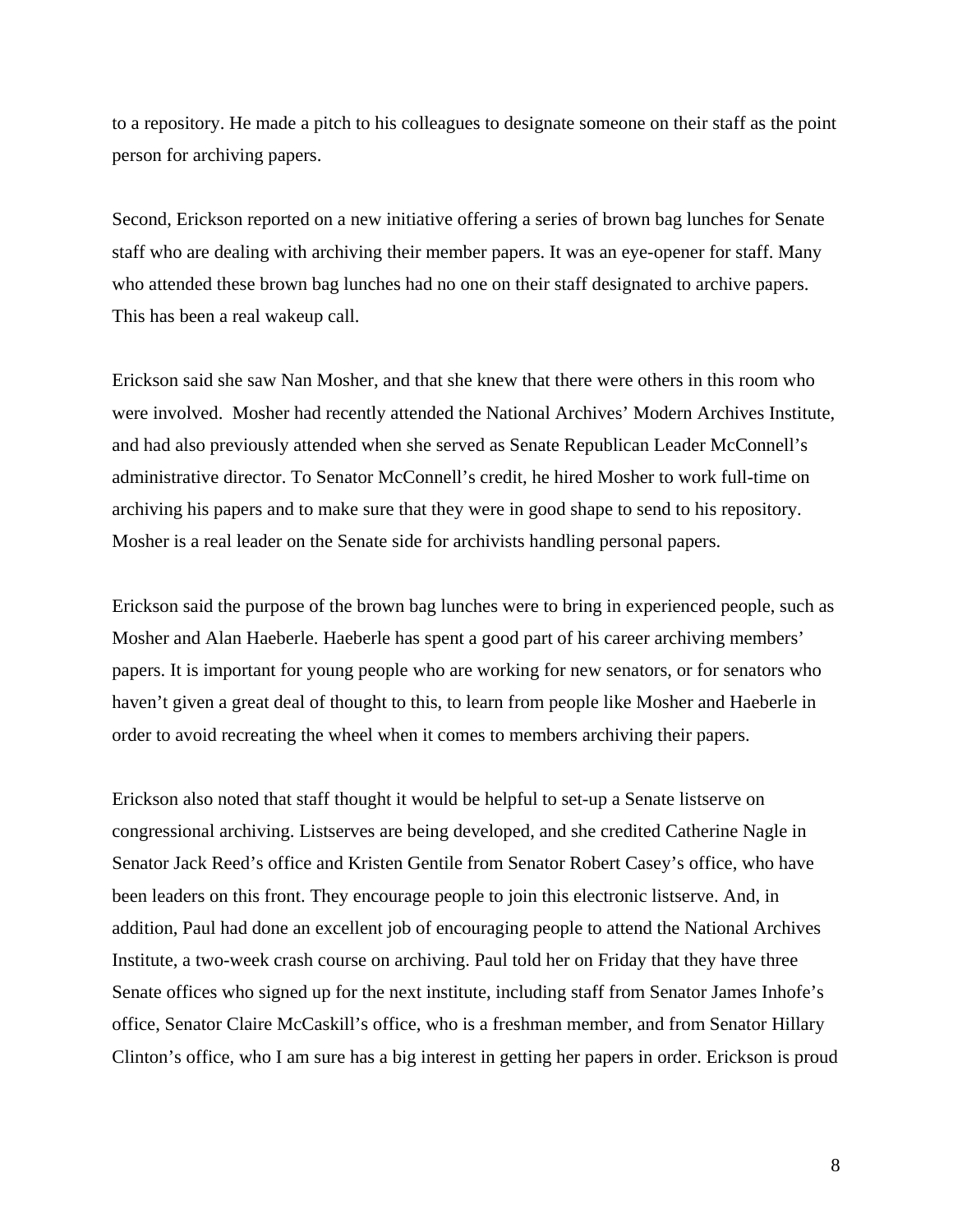of this effort and looks forward to having more and more Senate staff involved in the archival listserve.

Erickson said that in December, a bi-partisan group of Senate chiefs of staff were invited to the National Archives to have a tour, and to see some of the Senate documents in the Legislative Treasure Vault. It was a great opportunity to make a pitch about the importance of archiving and designating someone from the staff to be an archivist. One conclusion the brown bag lunch series with staff underscored is that leadership must be aware and involved. Until these chiefs of staff realize how important it is to have someone full-time on their staff working on archiving efforts, we are probably not going to have a lot of success. So it was a great opportunity for these staff leaders to see these precious Senate documents that have been preserved by former clerks and staff who worked hard to preserve them and get them into the safe keeping of the Archives.

Weinstein wanted to add a few things. First, he said that the current Modern Archives Institute was to begin that week. It was the 100th institute, and he hoped that everyone at the meeting would encourage staff to be more involved. Perhaps a few sessions that were directly focused on the issues of congressional staff and archiving members' papers could be added, and he recommended to those who run the institute that they take this into account for the next institute. He also suggested holding a special institute as an experiment to see if enough interest among congressional staff existed to have their own institute on the Hill. This alternative would better address issues specific to congressional materials. For example, if a member gets gravely ill in the middle of a session, what happens when suddenly everything else is dropped? Are you really going to focus on archiving? Maybe not, but perhaps if there wwere some efforts beforehand, the preparations and transition might be easier. He said that the Secretary and he should discuss this further at a different time.

Erickson agreed with Weinstein and said that was one of the points that Sean Whitman made, that they had established a process to archive and designate a repository for Senator Thomas's records. In addition, the surviving spouses are burdened with estate tax issues that relate to those members' papers, so that is another incentive to become informed on this issue. She thought that former Senator Paul Wellstone's staff would say the same thing. Erickson acknowledged that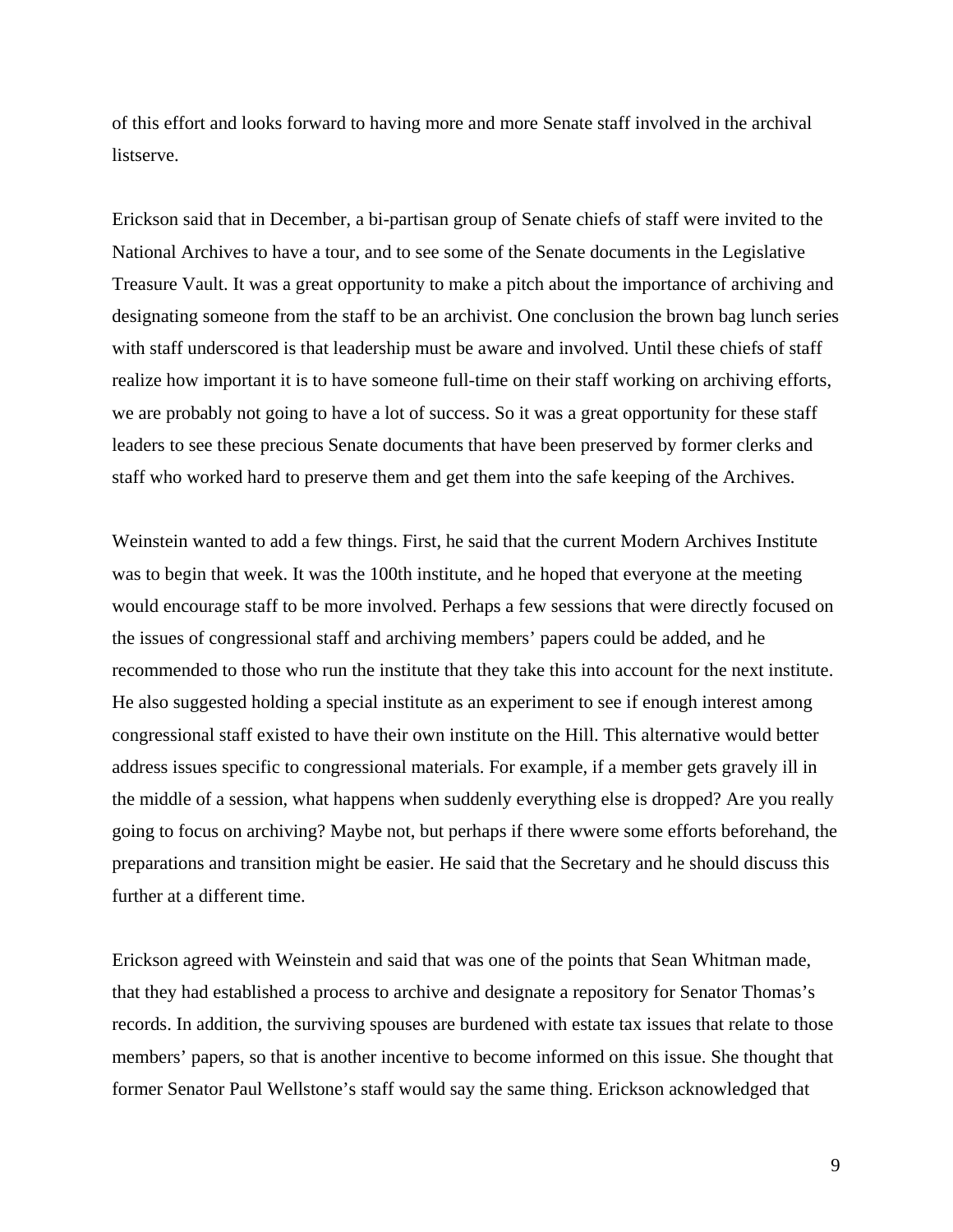Mosher was nodding her head when Weinstein was saying that there should be targeted session on issues that our Senate and House archivists would be concerned about. Erickson believed it would be a great addition to the institute, and that it would be greatly appreciated.

Miller said the Clerk's Office manages the office and staff whenever a member leaves unexpectedly and until a successor is elected. One of their major issues has always been what to do with the member's papers because 99 percent of them haven't thought about it. Miller said that Reeder actually comes in and advises the staff on what to keep. Most members haven't even designated a repository for their records. That is why we are trying to be proactive with our outreach efforts. In the cloakroom one day, talking to Mr. Rangel, she asked whether he had decided what to do with his papers. "You have been here a number of years," she said, "and it might be good for you to think about what you want to do with your papers." He said, "OK, we'll think about it." He stopped her the other day and asked, "Is that woman [Reeder] coming around to see me?" Miller instructed Reeder to go see him soon.

Miller said that Marty Meehan**,** a member who retired in July, was very prepared and was a model on archival preparation. He had hired an archivist to help get his papers together. That was highly unusual. Archiving usually gets put on the bottom of the pile, but when they need it, they want you to stop everything to help.

House Historian Robert Remini said that he had a bad experience with a national figure, who knew about saving his papers and decided to give them to a university. The university took the papers and put them in the basement, where later there was a flood. It is very important that members learn not only to preserve papers, but when they go to the designated recipient that the institution knows how to take care of documents in ways that benefit the history of this country.

Sheryl Vogt pointed out that she appreciated the steps that Miller was taking, because while a member may make a decision or commitment to donate papers, repositories can still run into stonewalls by the staff who want to protect the members. It can be very difficult sometimes to get past that and to get the kind of records needed for the archives. The efforts of the Secretary and Clerk really can help pave the way for repositories working with those staff members to get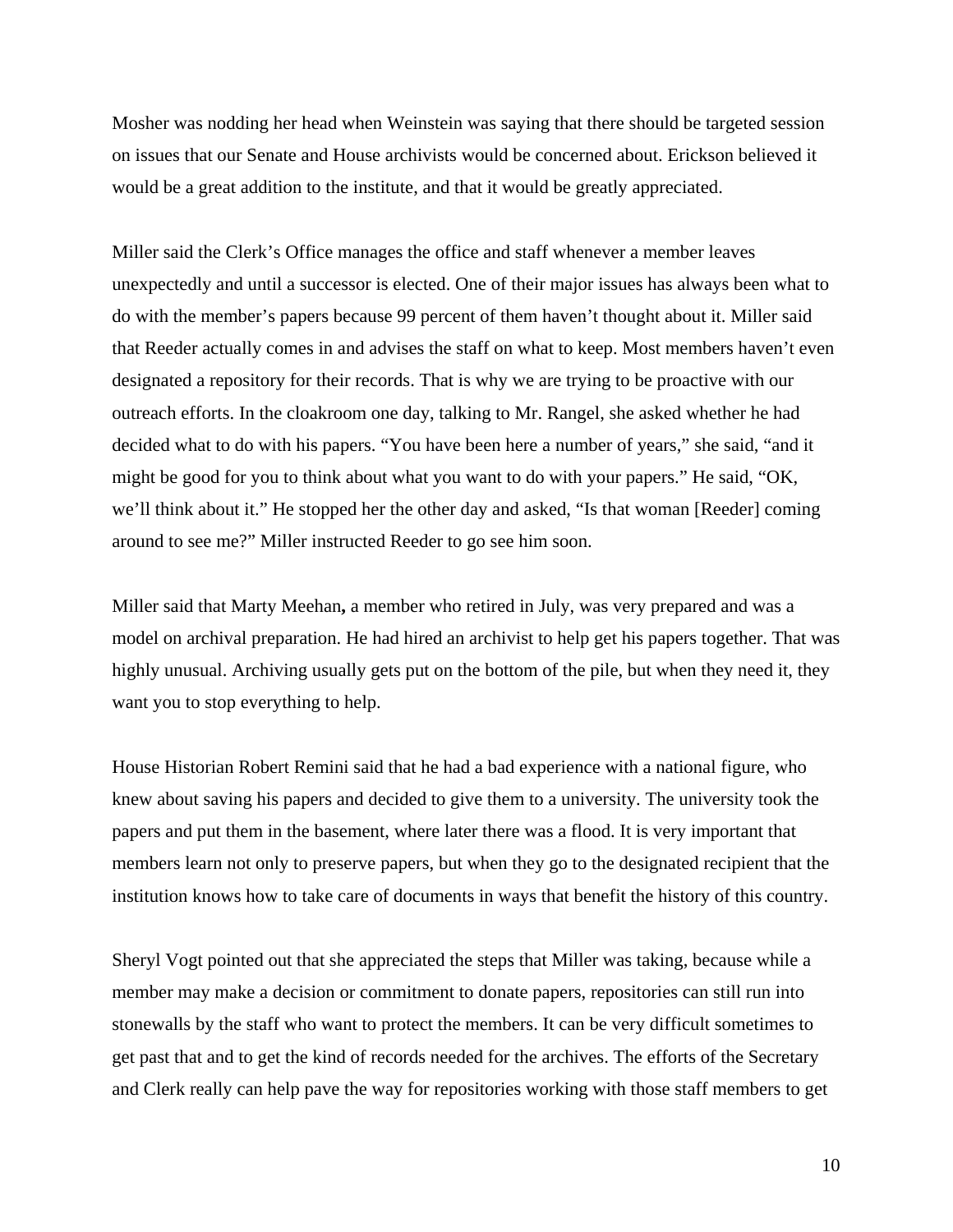a good record for that office. It helps repositories to be more effective with the kind of work they are doing.

Forrester asked if there was coordination between the Center for Legislative Archives, the House Speaker, Clerk, and the Secretary of the Senate on these issues.

Richard Hunt observed that the Center has no jurisdiction over members' personal papers. The Center only takes official committee records. The Center works with Reeder and Paul on a daily basis with committee records. Recently, House and Senate staff invited the Center's archivists to become involved early in the archiving process. As a result, the Center is getting in on the ground floor on electronic record archiving. When Cooper says "make it easy," the Center is taking that approach with electronic records. Committee staff are not going to have to go through some other routine or some other thought process to archive electronic records. It results from the natural work flow of the office and the creation and storing of documents. The technology may allow us to get a higher and richer yield in records in years ahead. There is a long way to go, and a lot of problems to solve before the issue is resolved, but the trends are encouraging.

Paul suggested adding a specific session about congressional papers to the NARA Modern Archives Institute. She thought the people who have taken the institute recently could be polled to see what might be dropped from the curriculum because she is aware that the syllabus is fairly full.

The Institute's great value is that it brings people from all kinds of institutions together. A young person who goes to that institute and realizes that archiving is a universal activity and has great value in our society. She noted that she was still in favor of the two-week institute because you come out a changed person. She took the course in 1972 and always looks back at it as a turning point in her life because you get a perspective that is not possible with a one- or two-day class.

The Archivist concurred.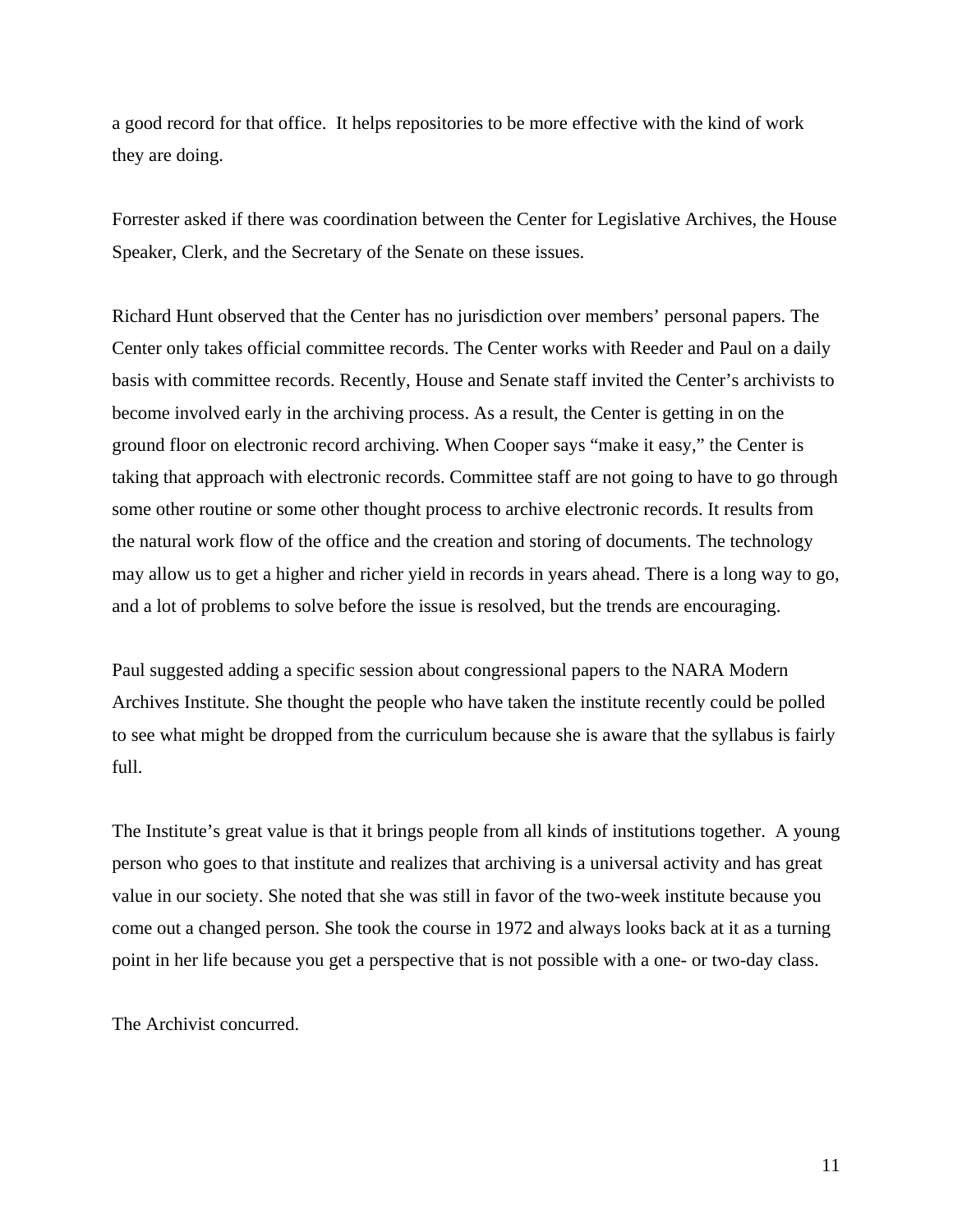Erickson informed the committee that she was going to turn to Paul shortly, who has much more to share with us on archiving efforts, but that she wanted to mention the efforts taken to close Senator Trent Lott's office when he resigned on the last day of the session. It is quite a process to shut down a Senate office, especially for someone who had served as long as Senator Lott. We were in a meeting room with a table about this long, with people from the Senate Sergeant-at-Arms Office, who coordinate the physical closing of the office – the phone equipment, the computers – and with folks from the Senate Rules Committee, who are cracking the whip because they have so many days to close the office and move to a site in the Russell courtyard. We have folks from the Architect of the Capitol's office, who have a vested interest in the space. The Secretary of the Senate has a seat at that table because those staff employees for the next sixty days are employees of the Secretary of the Senate, which gives us an opportunity to work with them on remaining issues on the archival front. She was proud that Paul was at that table, who had already been in close contact with Barbara Turner, Senator Lott's Administrative Manager. They are in good shape on the archival front and have designated a repository where boxes are being shipped. Erickson gave the floor to Paul.

Paul reported on the pending transfer of in-house and internet broadcast of committee hearings to the Center. Working with the Rules Committee and through the Secretary's office, Paul established a procedure to begin moving those recordings to the Archives, where they are very much anticipated. Many researchers these days want visual materials for their projects, and because these hearings were broadcast, they are open records. The committee hearings of the 108th Congress are the first to be transferred and will be sent to the Archives this coming week. The access will be similar to the access that currently exists for floor proceedings; in other words, by Senate rule anyone can have access but there is a prohibition on using them for political campaign purposes.

Paul commented on the Next Generation Finding Aids issue. In an effort to assist with the project, her office started scanning paper copies of Senate committee transfer sheets. They are scanning these into OnBase, a document management system that is supported within the Senate. With OnBase, the information can be easily transported out of the system. Paul is giving disks with PDF's of the transfer sheets to the Center. Although it is not clear how the scanned sheets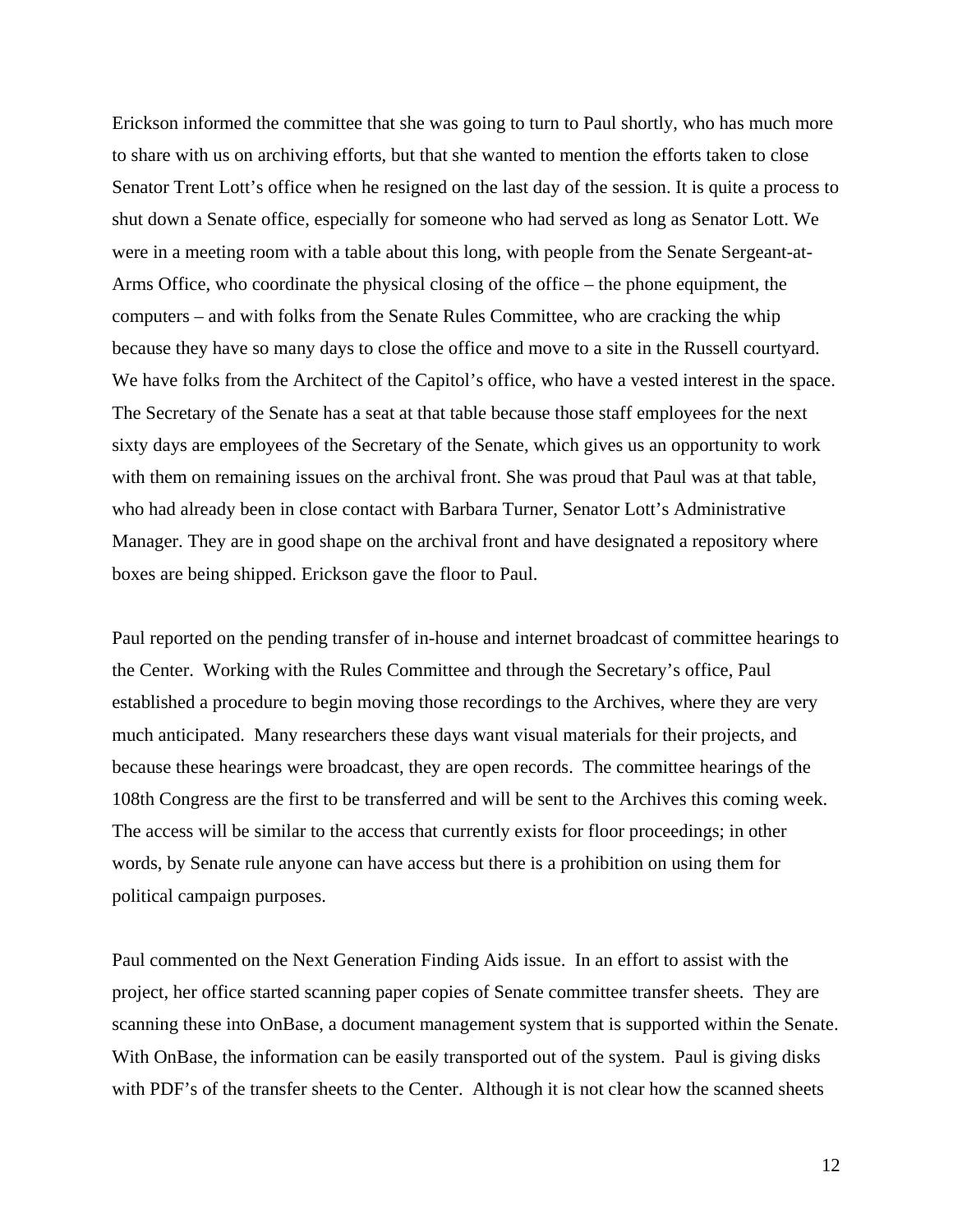will be used, in the long term the detailed box listings may be incorporated into the Next Generation Finding Aids.

Paul said that the next two things she wanted to bring to the attention of the committee was a resolution and a chronology. By way of background, in 2005, the John Brademas Center for the Study of Congress held a seminar at New York University. Baker had something else come up and she was asked to take his place on a panel. The two topics of the panel were the history of the Presidential Records Act, and the question of establishing a policy for the preservation of members' papers. To prepare, she read all of the Public Documents Commission reports and subsequent publications, and she was surprised to conclude that over 30 years a working policy had evolved by tradition. She concluded that it would be a wonderful thing to have it in writing. Consequently, Baker, Reeder, and she crafted a draft resolution stating a policy.

She urged everyone to take a moment to look through the chronology, so that it would become obvious that there is one thing missing: a sense of the body resolution that members preserve their papers. We have had a lot of good ideas about DVD's and members talking to each other about their papers, but they will not listen if they are not at the point that they need to listen. She and Reeder cannot think of any one thing that would more forcefully say to a newly-elected member that his or her papers are important: it is in writing that it is the sense of this body that you preserve your papers. Paul wanted to bring this to the committee's attention to get support.

Remini asked about unofficial, private papers such as letters and correspondence, because they can be important too.

Paul agreed.

Remini asked if the policy covered unofficial papers.

Paul explained that it didn't the way it was written. She stated that it was open for discussion, but she wasn't sure the body would be willing to address unofficial papers.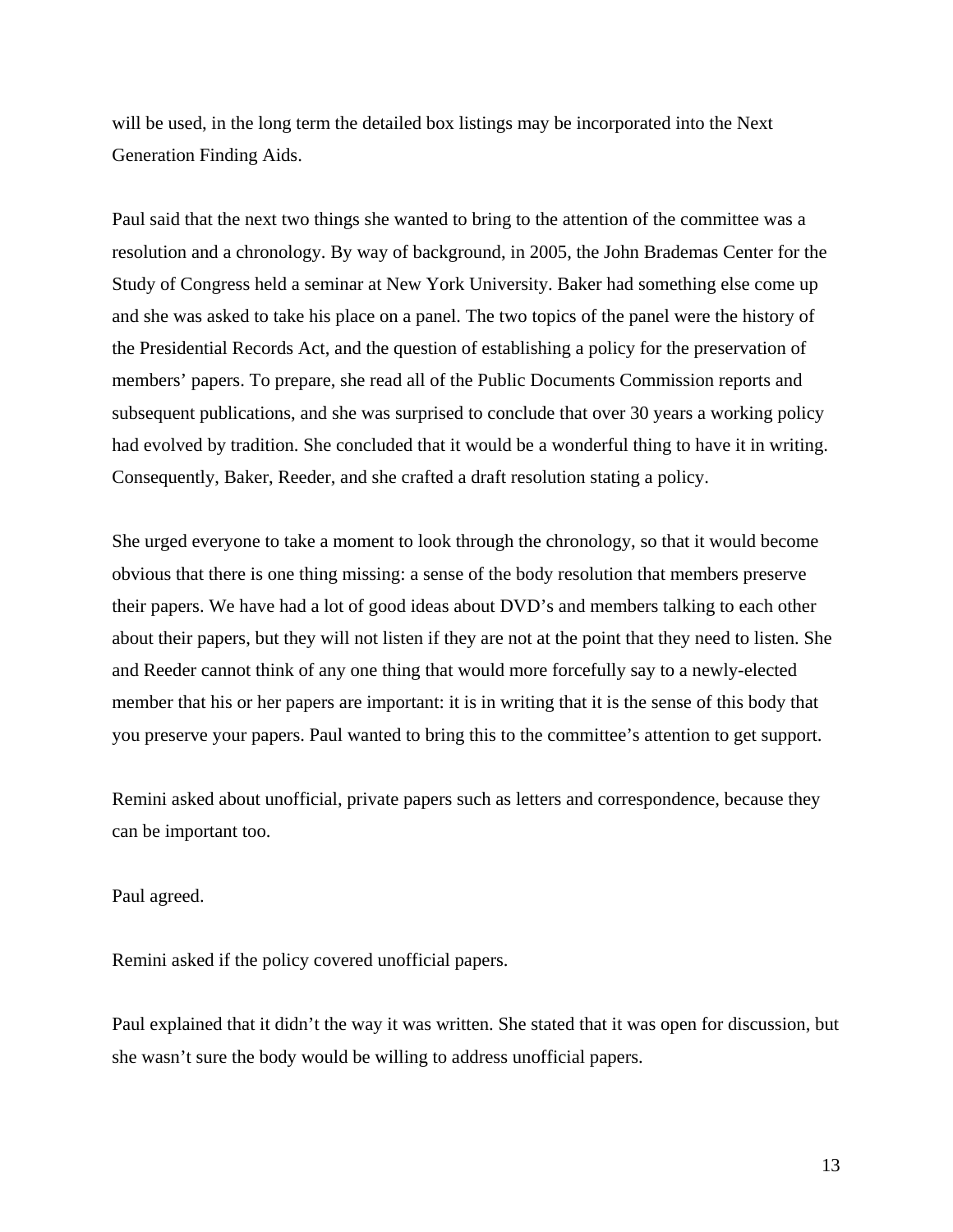Dick Baker remarked that tradition, practice, and experience determine what are official papers. Any papers that are created at the expense of the federal government, in other words, any salary that was paid for congressional staff to process or to write letters on behalf of the member, would be considered within the realm of papers of members. If a member was to write another member a note, we consider that a fulfillment of his responsibilities, and an official paper. If it has to do with a vacation property that is being purchased in Lake Tahoe, then we would not consider that member's official papers.

Remini asserted that could be very important.

Baker said that we want to start with the larger problem of official papers, and we don't want the effort to be sidetracked by secondary issues. We want to keep our eye on the primary problem.

Remini stated that when he has spoken to members of the House, he's asked them to take a tape recorder with them, and at the end of the day record what they did, what they saw, or what they understood was happening. It is easy to do and that way an ongoing history of the performance of a member of the House can be preserved and can later be typed out. Remini asked whether the recording was official.

Baker answered that the experience has been that if a member wants that to be part of his or her papers, it will be. If a member does not want it to be, no matter all the resolutions in the world , nothing is going to compel that member to turn it over.

Remini noted that we should encourage them to turn it over.

Cooper asked about the forms of communication. He asked if we were interested in more than just emails. Are we not interested in electronic forms of communication?

Weinstein answered that for members under 40, you've got to be interested in emails. You have got to be interested in blogs. There is a broader sense of what a public paper is today.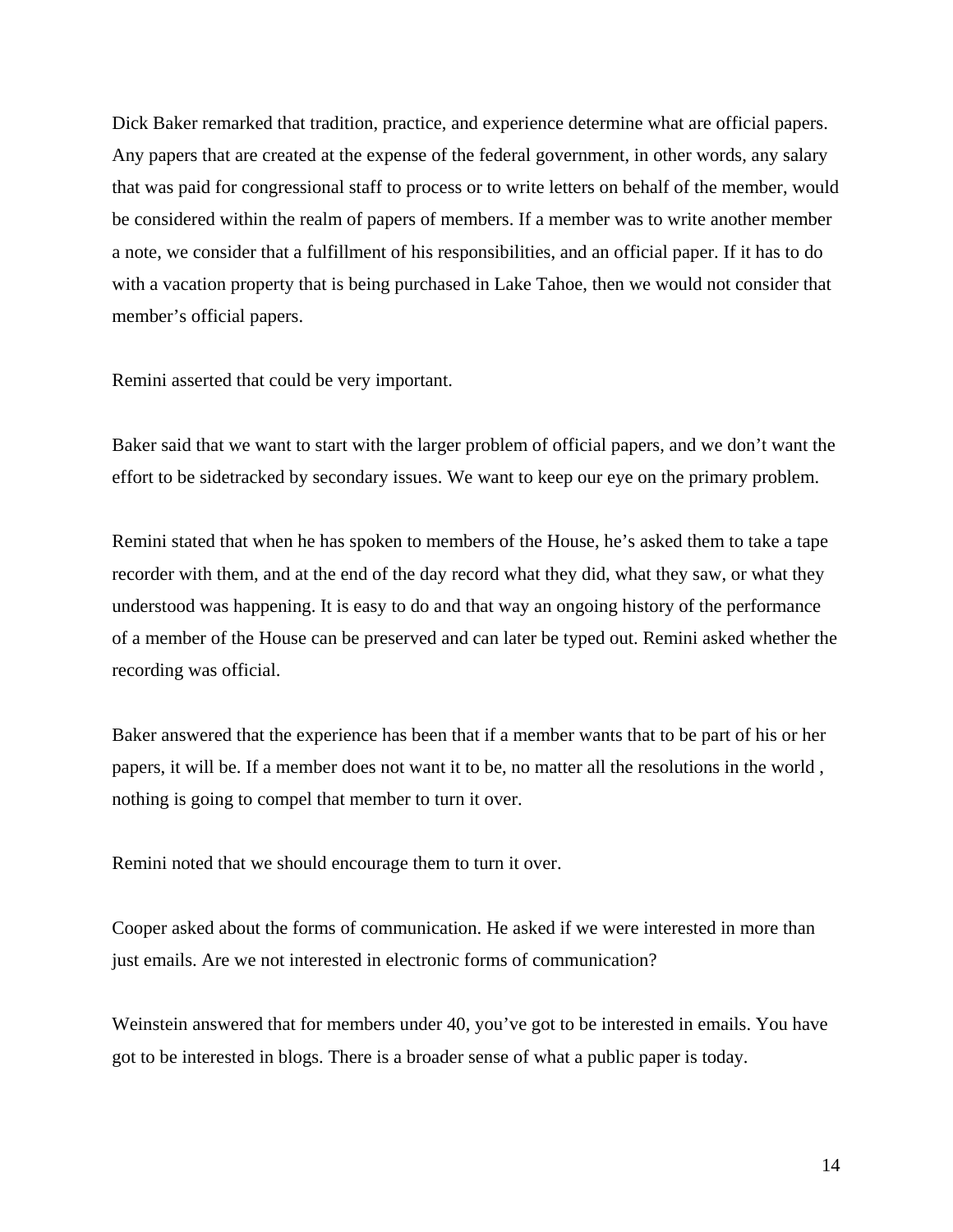Cooper said that he didn't think members had that sense.

Paul asserted that you can't call them "records," because then you get into calling them public records. "Papers" is really a euphemism, in terms of archival speak. All of the guidelines that we give out include things like diaries, regardless of what form they are in, and personal correspondence. In terms of a resolution, you really want to avoid going down the path that happened 30 years ago when people started splitting hairs and getting into arguments about what is included and what isn't. By using "papers," you are leaving it up to the members to determine for themselves. But that is not to say you don't work very hard to encourage members to save everything that they are creating in terms of diaries and other information.

Weinstein asserted that he didn't think this resolution had any heart. But he did think it would do more good if we changed "official papers" to "papers relevant to official duties." And also, there ought to be an emphasis on the paragraph that declares: "whereas resources are available to the Secretary of the Senate and the Clerk of the House, to assist Senators and Members to manage and preserve their papers." This is very important.

Weinstein stated that earlier today he passed a copy of the memo that he sent around to employees of NARA on the Electronic Records Archives. If you look down to the paragraph second from the bottom, on the ERA program management office**,** you discover something called a "Tiger Team," made up of NARA engineers and other staff. It is designed to provide independent verification and validation of the enterprise. Tiger Teams are project managementfocused teams intended to respond to specific technical implementation problems.

Applying the concept here, Weinstein suggested that if we could guarantee, not to every member because we don't have the resources for that, but when a Trent Lott, Tom Daschle, or other leadership folks retire, or people who played influential roles in Congress are getting set to retire, maybe a time has come to provide them with some extra reinforcement from the outside that will encourage them to move forward. Weinstein thought the attraction of helping leaders would spread the message and there will be other members who will want to buy into this process.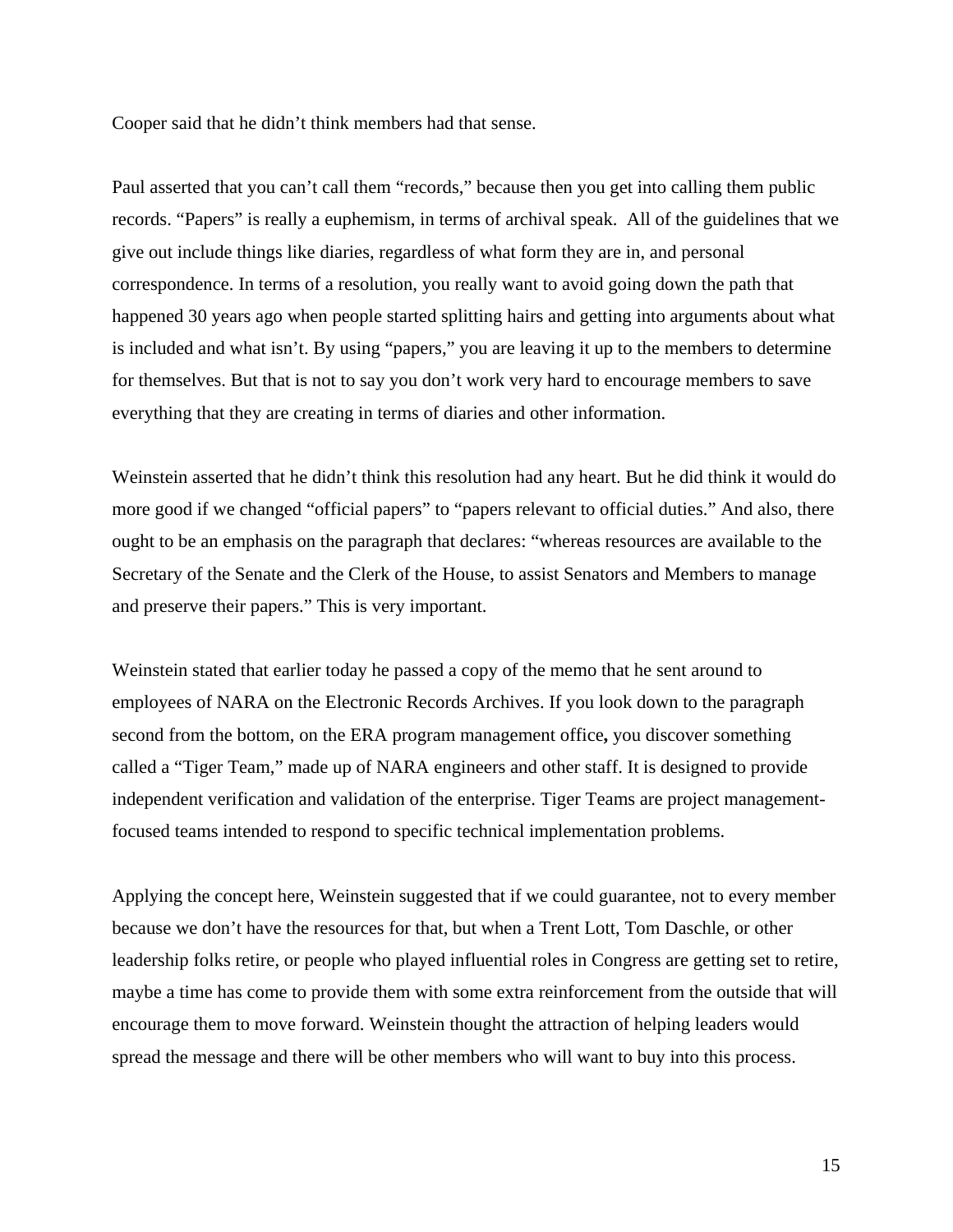That's really what the resolution is designed to try to do, to encourage people to buy into the process of caring about their archives.

Cooper wondered if sometimes we emphasize too much what we can do for members, rather than listening to them telling us what they think the problems are, and what the solutions would be. He hoped that there would be an emphasis on saying: members and staff really run this operation, tell us what problems you see other than being pressed for time. Also, what can we can do to alleviate those problems, and use the very smart people who work in the House and Senate, and especially the ones you can line up as allies, as a source of information coming back to us. He believes that you could float this question: "Is this language good usage or not?" We should get input from them on what they know, and not just see ourselves as providing input to them on what we know.

Erickson said that Cooper made a good point, and this was the reason for creating the archival discussion groups on the Senate side. She believes strongly that the best educators are people's colleagues, and members will respond when they see other Senate offices who have made that investment of resources in hiring an archivist. The discussions that we've had in the brown bag lunches have not just been us talking to them, but them talking to each other. She agreed strongly with Cooper's point that we need to listen, and she hopes that we are going to see some progress on the Senate front because of these informal discussions that we are having among staff.

Weinstein inserted that they would face some very simple problems. For example, a member decides to retire and twenty-five people have already announced for his seat. They will all want to look at his papers right away, because they can't deal with the issues of the district without seeing the papers. Do we establish a rule, turn to the FOIA, to look for ways of modeling what we do? If we don't establish procedures of that sort, then we are really not addressing the problem.

Birdwhistell spoke in support of this resolution. He said that the overall need for it is readily apparent to those of us out in the field trying to capture these collections. Any written and positive statement in general terms that reinforces to members of the House and Senate the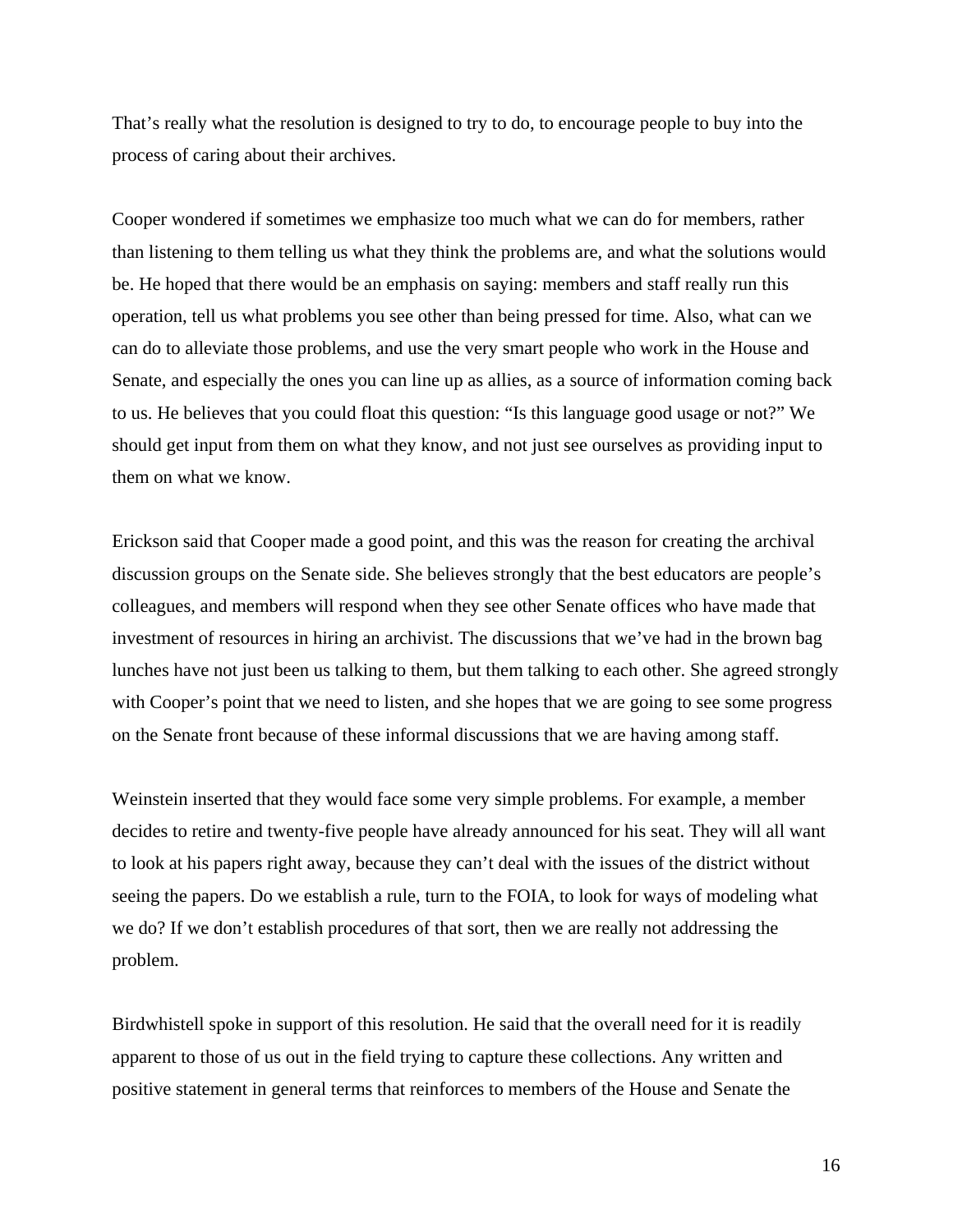importance of doing this would be helpful to us. He thought the issues that follow are continuing issues that we are already dealing with. Overall, any kind of positive statement like this can be very helpful.

Weinstein agreed to support the resolution as long the issues they were talking about were not brushed aside.

Miller said she took the liberty of taking the resolution and running it by the House Administration Committee chair, Robert Brady from Philadelphia. And he got back to her late Friday and he said, "You know, I like this." And he said, "What I don't want to do is put it on the unanimous consent calendar because there won't be any discussion of it on the floor." He wants to try to put a little more meat into it so that there is a real discussion about it on the floor, and so it resonates with all the members. Otherwise, it will just be a piece of paper that gets passed and she will sign it and then nothing will be accomplished. If we can couple the discussion with the Speaker and the leaders coming down and making floor statements, then we have something going here. Otherwise it is just another bill that has been passed that members will not necessarily pay attention to. This would be a stretch to get members to talk about archiving, but if ten offices have closed, it is something that is on their minds. They are cognizant of it, if we can reinforce this resolution.

Rocha supported the resolution, adding that they should include something about the definition of "papers" not being exclusive, but alerting people about what papers could include. We in the profession understand what papers are, but in law and resolutions we are trying to alert people who are going to address these issues. This is what we mean by "papers," and then you can say they are not limited to papers exclusively. They know it could be an email or audio tapes. These things could all be considered papers. The definition should show that it is inclusive of many things.

Remini asked why it would help to distinguish "records" from "papers."

Rocha explained that "records" is a term we would want to avoid.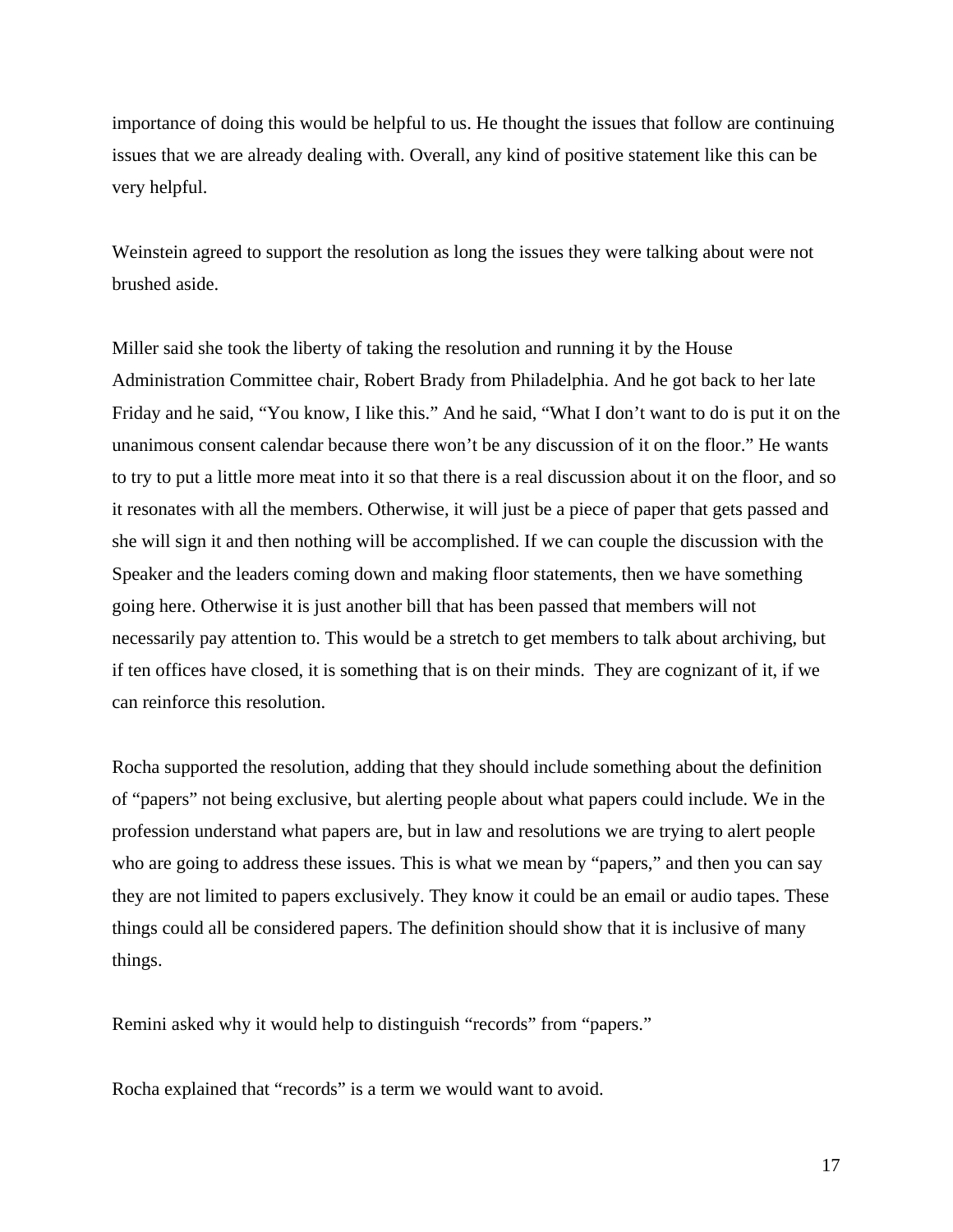Paul added that they would want to avoid the terminology because one would be implying "public records."

Remini concluded that if it is relevant to the "official duties" then it is public.

Paul agreed and said she liked the phrase "relevant to official duties."

Remini added that he would like to include "records" because he said it is an amorphous term that could include telephone conversations, anything electronic, diaries, memoirs, correspondence, etc.

Hunt noted that a larger challenge was that in the past, official committee records have sometimes wandered off with personal papers. He said extreme efforts had been taken to get some of those records back to the Center and into the custody of the Clerk and Secretary, so we certainly don't want to confuse the issue between records and papers anymore than it currently is.

Cooper said that we don't want to create political problems. There is a narrow line here of doing something that is really a matter of unanimous support and maybe a little more detailed than this, but not going over a line that will create too many questions in the minds of members. That discussion in the end could be destructive rather than productive.

Weinstein added that has been shown by what has happened with presidential papers. Neither the current president nor the previous one used email, and there is a reason they do not use email. They don't want them to become public records. So the question, is will we learn more at the end of the day or less? What is the best balance?

Cooper agreed this was an important element.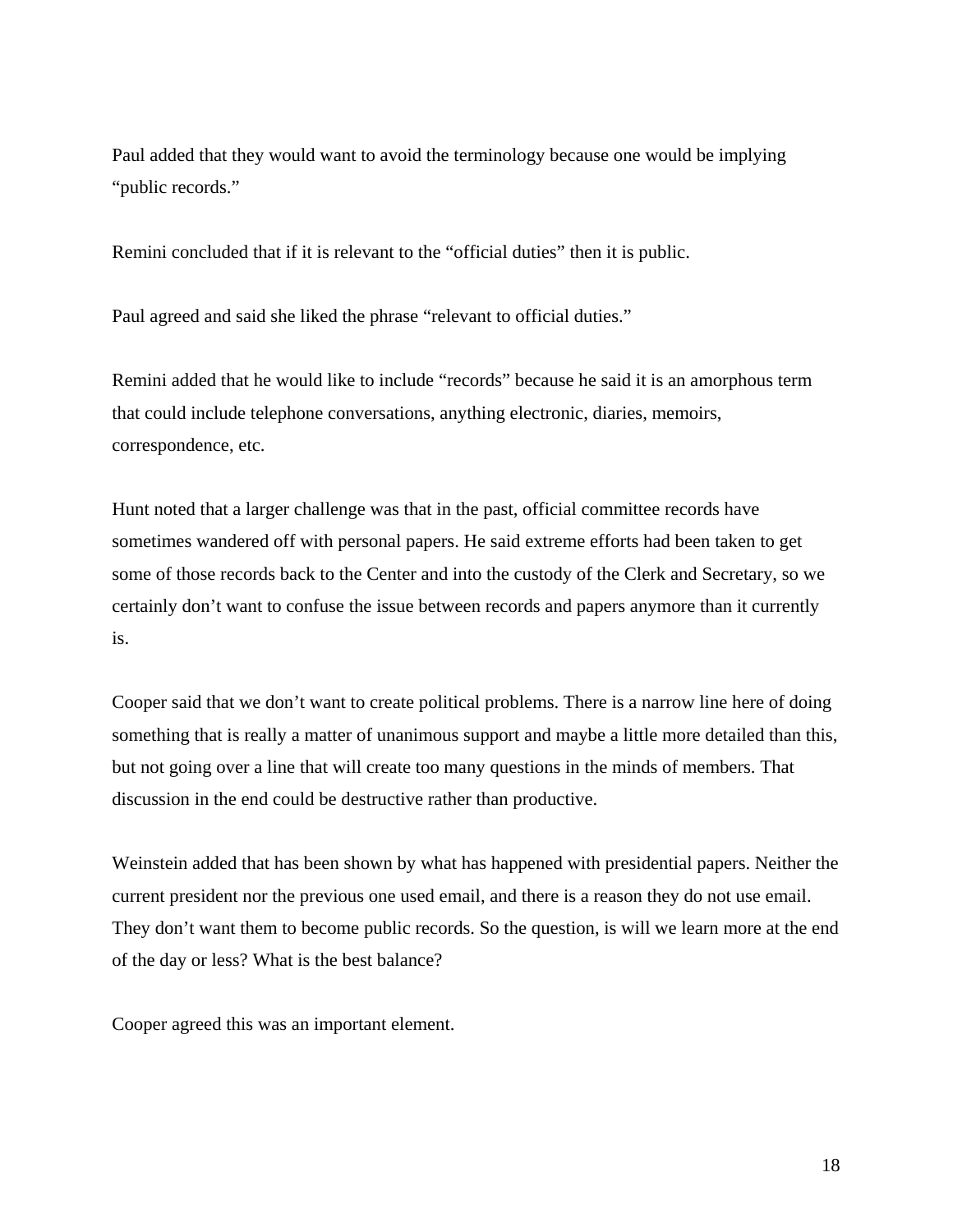Rocha suggested being informative but not so definitive for the sake of understanding without getting yourself tied up in the confusion.

Paul said that she understood the desire to be more specific, but having worked with as many offices as she has, both on the committee side and the members, she thinks that becoming too specific in this resolution would be a red flag. She said that it could become a point to rally around to not pass the resolution. She thinks that keeping it plain vanilla in the most unobtrusive way is the best way to go. She said this because she and Reeder deal with the splitting of hairs all the time, and there are so many issues that can come up that she thinks what we want is a resolution that says we all agree on preserving these records.

Paul added that in the records management advice that we give, we really do go into detail. That is where that information is given. People do not agree with us at all times. What gets saved and what does not is always a point of negotiation. This kind of resolution, which will be new to the House and Senate, codifies a tradition that has begun and has flourished over the past couple of decades. She advised not to refine the resolution any more than it is. All you need to do is go back and read the publications from the 1970s to see how easy it is for people to start having divergent opinions. She is hesitant about not putting the resolution on the consent calendar, because she thinks what we want is for new members to see that this is something that this body does. You are elected to Congress and we want you to be proud and to realize the significance of your records.

She noted that at Association of Centers for the Study of Congress (ACSC) meetings we have had retiring members attend and say, "if they had only known." To have something in writing will help, especially in the orientation process, because people believe what they see in writing more than what they hear. It is critical. It ranks right up there with the Senate resolution that was passed in 1980 for committee records, which has had an effect, if you look at the growth in the volume of holdings reflected in the Center's statistics in the annual report. This resolution will have the same effect for members preserving their papers.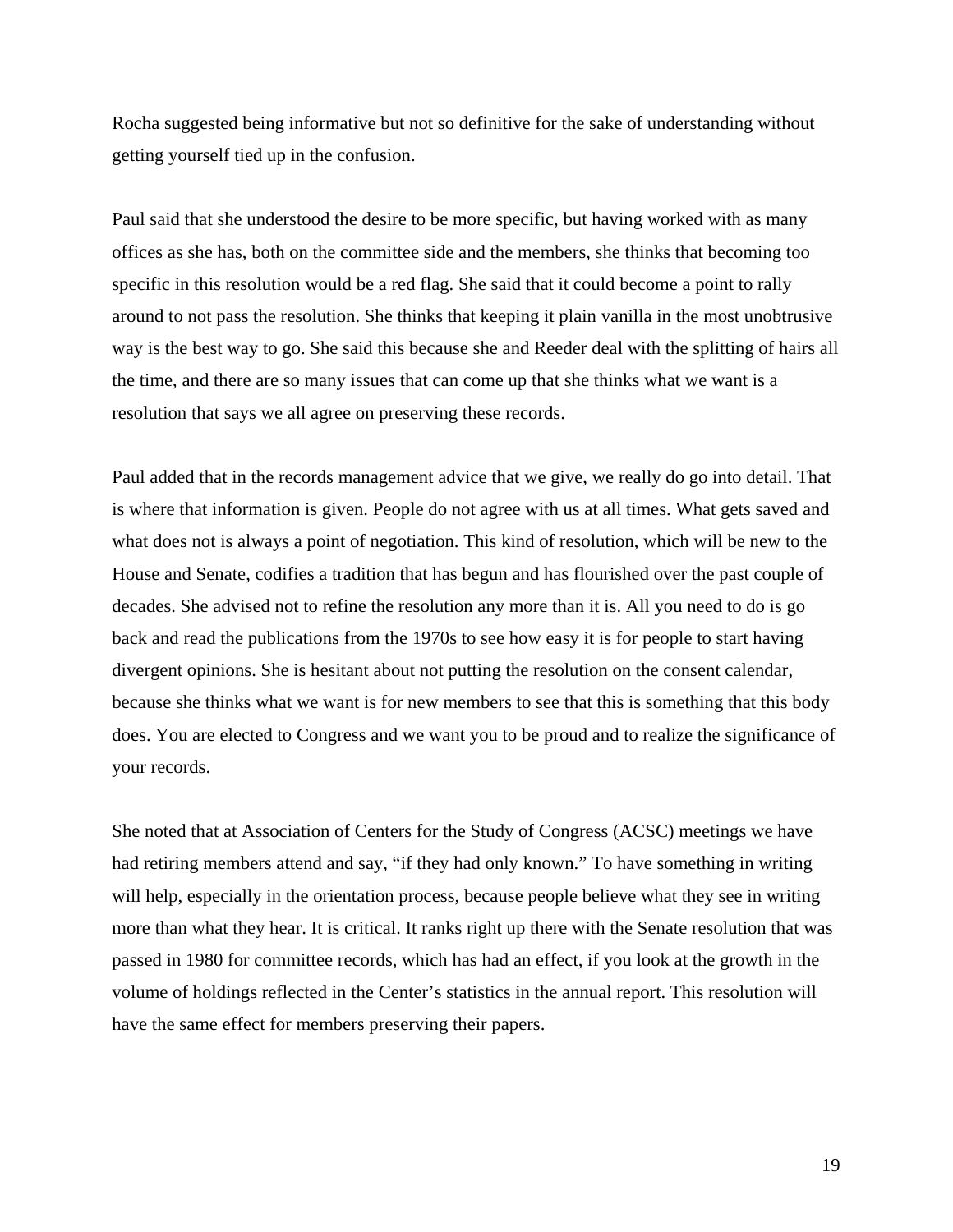Weinstein moved that the resolution be passed with the change discussed earlier – not "official" papers, but "papers relating to their official duties."

Vogt said remove the word "official" from the last line and make it "papers as part of their duties."

Rocha asked whether the 1980 resolution dealing with committee records was on the consent calendar or did that have any discussion? How did it pass?

Baker said that it was done by unanimous consent.

Cooper said he agreed with what Miller said about talking to the people who are actually going to do this. He was prepared to vote for the resolution however we change it, but he thought we should give the Secretary of the Senate and the Clerk of the House some discretion as to how to proceed.

Remini said that he thought it was unrealistic to think that there would not be a discussion or disagreement about whatever it is that you write. The tamer you try to make it, the less effective it will be. You should come right at them and say it is important: "You are a member of Congress. You are now part of American History. Everything you do, everything you produce, tells something about how this country has evolved and is evolving. You need to preserve those documents. You need to see to it that they are turned over." The more aggressive you are, the more discussion, and the more publicity about the need to preserve their records and papers.

Baker said that this was designed to open the door to that kind of discussion rather than put the whole discussion in the resolution. You open the door to people like Reeder and Paul and the people in this room who have made their careers about dealing with these issues. They will bring the specific message to the specific member at the specific time. You could add on here and it will never pass.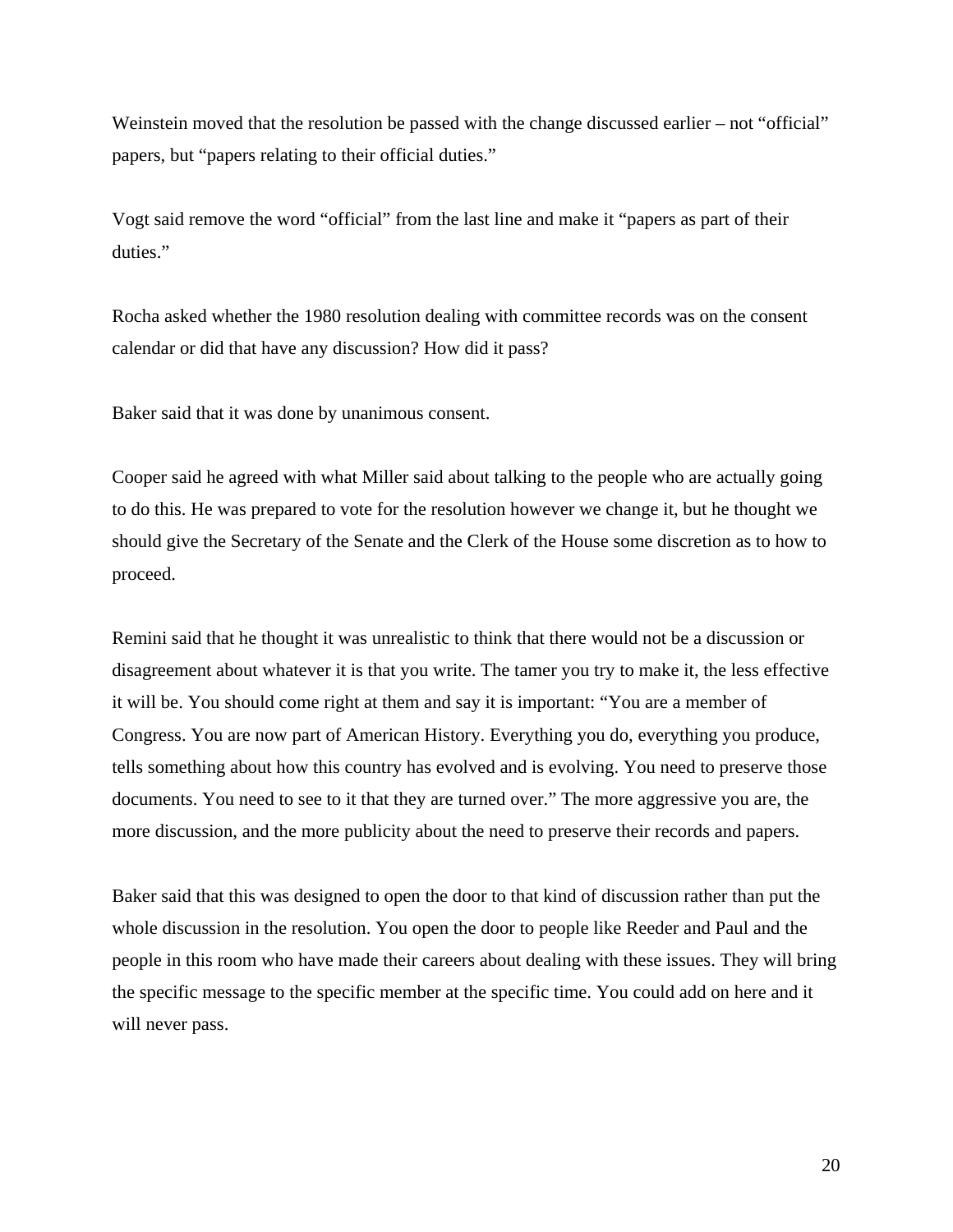Miller said that they had to give this careful consideration because you have to consider our members. There is some hesitancy about emails. People are very reluctant to offer up a lot. It may be official business, but they are very reluctant to give up information if they don't have to. So we want some discretion. In the offices that we help close, a lot of members will say they don't want certain papers in their official records, even though it may pertain to their official business. But if it is personally related, they are very antsy about it. She thought that we did want to open it up and give them the opportunity to say this is very important. The devil is in the details and that is how you approach them.

Cooper added that members are not academics or archivists. They have lots of concerns as politicians. They have to be worried about their careers, and that will come into any future discussions. He thought the notion that this was an opening document was a correct notion. The question is how do we do it so it is most effective. Obviously what we can accomplish this time is limited, but we do not want it to be like a resolution for "national chrysanthemum day," which the House passes in the hundreds.

Remini said that he was speaking as a historian. He was concerned about the history of this institution and how best to find out what really happened. Archivists need to and will preserve the official records. As a historian he would like to hope that members would be conscious that they are creating history and that it is essential that we know what their legacy is, what parts they have played. Some of them have played very important roles, which you never know in the beginning.

Rocha added that he is an archivist and a historian and he thinks what he recognizes and what he has heard in this discussion is that they were in need of an entrée. He was convinced and yielded to Paul in terms of references to email as a red flag, and that what they want is for the resolution to empower them to get into a negotiation with the members.

Rocha called the question and asked to hear the language that was being considered.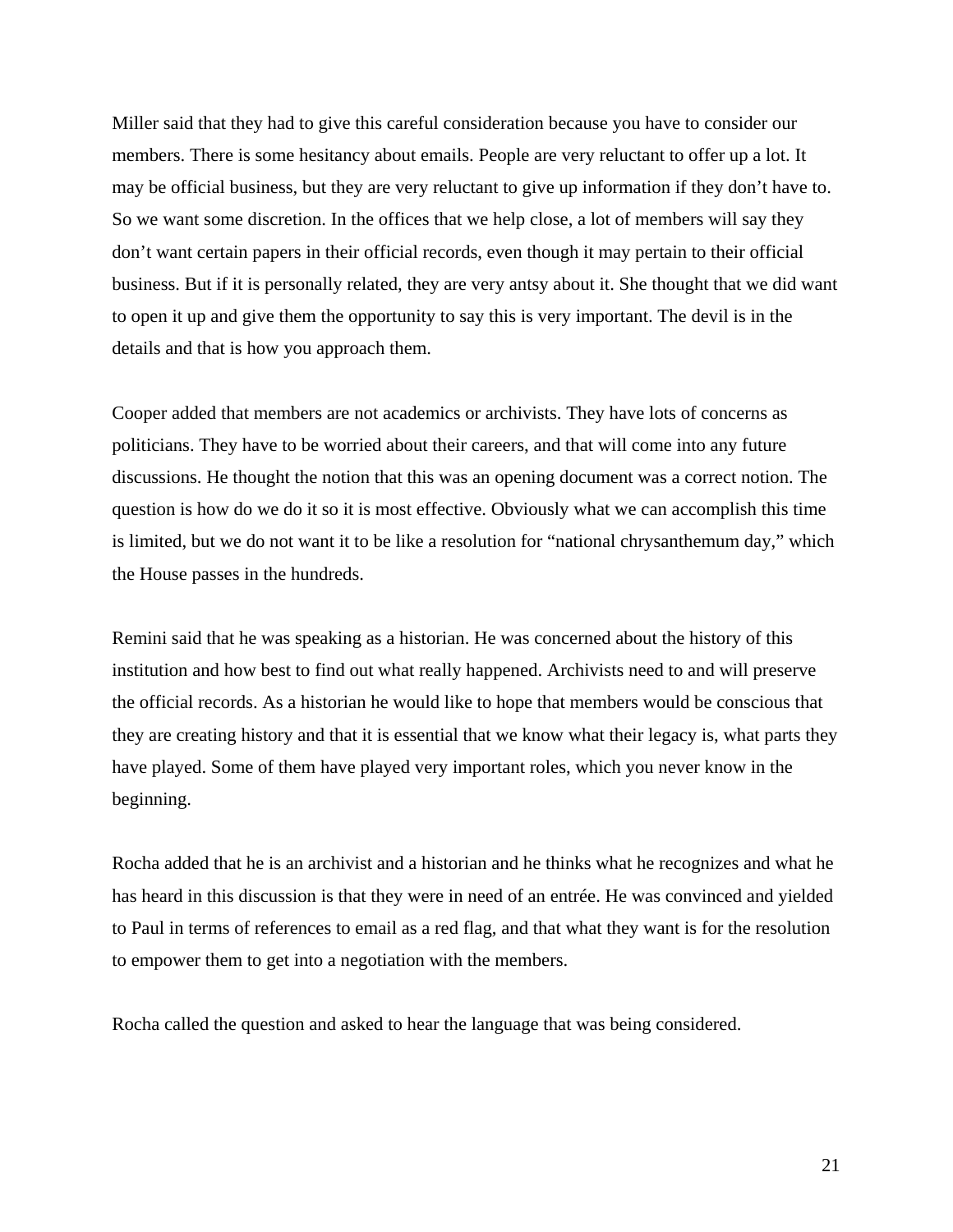Paul said that the change comes in the first paragraph "whereas the papers relevant to duties of the U.S. Senators, Members, delegates…." Did I get that right? The word "official" is struck; "papers" is kept, but modified by "relevant to the duties of."

Erickson asked if there was a motion to incorporate that language.

Cooper so moved.

Weinstein seconded the motion.

### Motion passed.

Erickson said that she had a meeting on new member orientation and would like input on how we can meet their needs during orientation. One of the thoughts that came from that meeting is that we need to spread out the information that members are given. They are bombarded with so much information in the first three days. She wanted to give some thought as to when we should hit them hard with archiving information. She thought that the Senate and House resolutions will go a long way towards speaking to the tradition of these two bodies that we highly value these committee and personal member records.

Weinstein noted that there were three other paragraphs where the phrase "official duties" would be used. He also noted that he assumed they would be changed as well.

Erickson replied yes.

## **VI. Annual Report of the Center for Legislative Archives – Richard Hunt**

Erickson asked Hunt to report on the Center for Legislative Archives.

Hunt thanked the committee. He noted that it had a very stimulating conversation on a number of important fronts.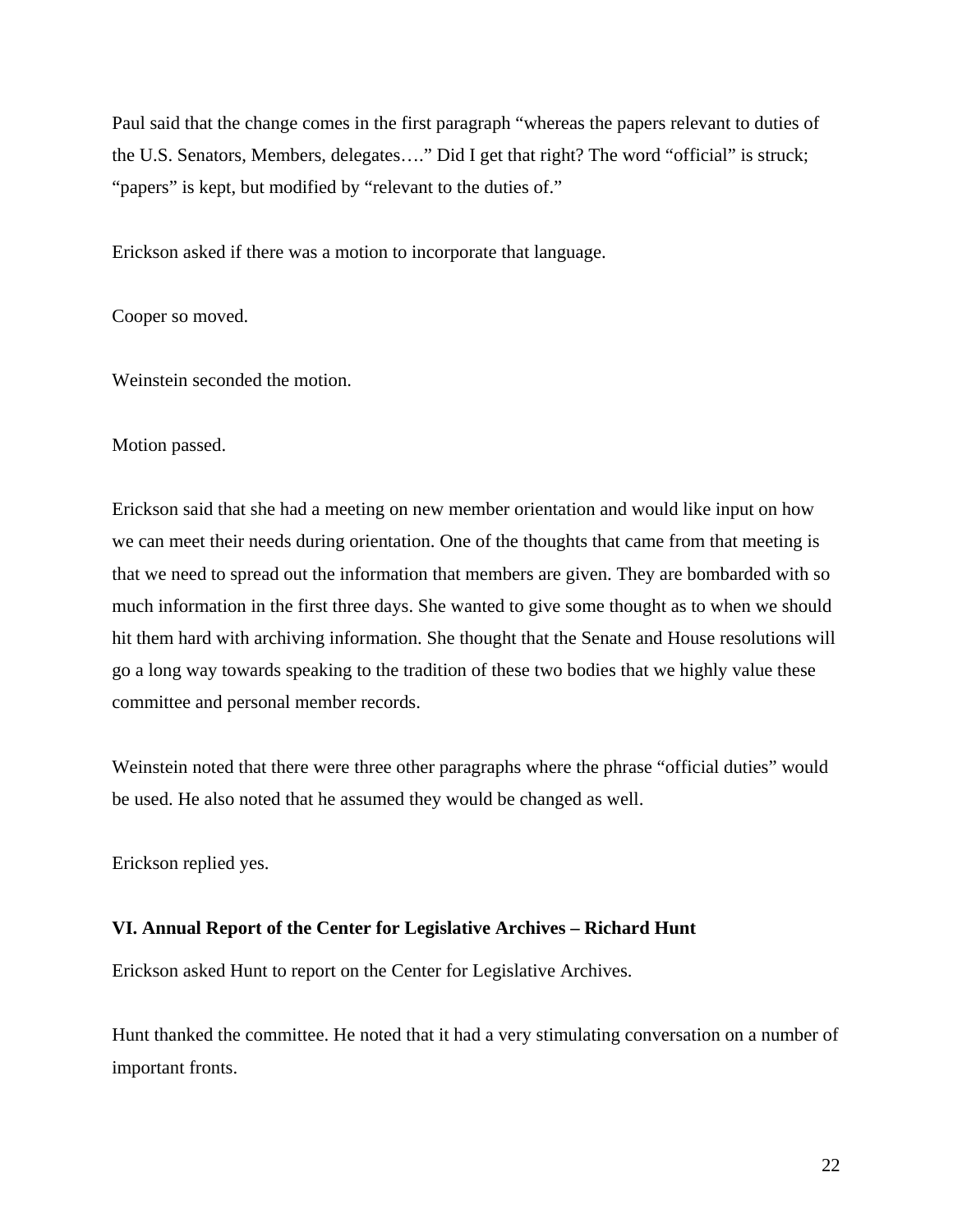He began by introducing two newcomers. The first was Ted Clark. He said that they had talked for many years about hiring someone at the National Archives, in the Modern Records division, to serve as the IT Specialist for House and Senate records, and legislative branch records. Ted Clark was the person selected. The great thing about Ted is that he is well known on the Hill since he served on members' and committee staffs in both the House and Senate. In an early meeting with Reeder on the "House Task Force on Electronic Records," and with Paul on the Senate side, Ted has already proven to be a great resource to the House and Senate. Hunt predicted that one day Clark will transfer to the Center for Legislative Archives and serve on that staff. Hunt noted that his boss was attending the meeting, so he should be aware of what his plans were.

For now though, Clark is in the Electronic Records and Special Media Division, working for our good friend Bob Spangler, where he is learning about archiving electronic records from the National Archives perspective. Once Clark is up to speed, he would be transferred to the Center and available to the House and Senate at a moment's call.

Hunt continued with his report, noting something that he was particularly proud of, and one of the things that keeps him young (besides his kids), which is the incredible interns that we have come to the Center. We have had somewhere between 80 to 90 interns in the last 8 to 10 years, and we have one here at the meeting. Her name is Claire Jaenisch, who is from Augustana College.

Erickson noted that the school is in Sioux Falls, South Dakota, and is referred to as the Harvard of the Prairie!

Hunt noted that they are so happy to help these young people on their way, and you see from the report that we have actually had an impact on many of their career choices – both academically and professionally.

He continued, promising not to bore the committee with the details of the Annual Report, which shows the scale and scope of our operations at the Center, but he wanted to call attention to our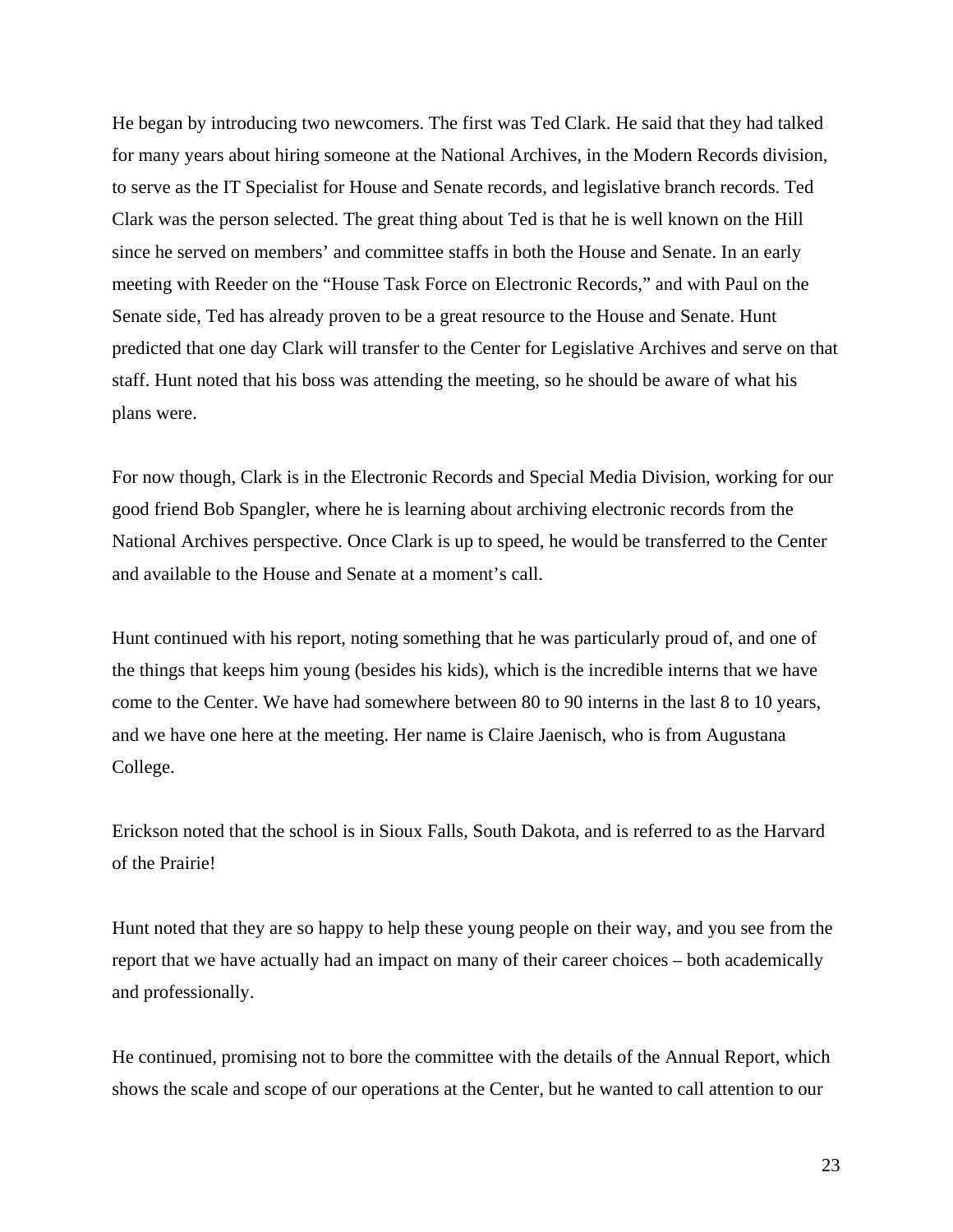statistics that show we have nearly a half of a billion pages in our holdings, and we delivered over one million pages back to House and Senate committees to do their business. It demonstrates that even though we are down the street from the Capitol, we are very much a part of your world and take those responsibilities very seriously.

He focused on some of the challenges and highlights from the past year. In front of you is the exhibit catalog for the soon-to-open "Running for Office: Cartoons of Clifford Berryman." The Berryman collection is part of the U.S. Senate collection, which was donated to the Senate and sent to the Center. There are approximately 2,500 original pen-and-ink drawings covering most of the first half of the twentieth century. Berryman was a preeminent Washington cartoonist. The exhibit will be opening in the Lawrence F. O'Brien Gallery on February 8, 2008. This visual collection is an outstanding vehicle for education about the political process. The exhibit was curated by Jessie Kratz and Martha Grove, who deserve all the credit for putting this wonderful exhibit together.

He also wanted to highlight our electronic records assistance provided to committees. For the first time, we have met with committees and members' offices to help them deal with electronic records issues. Executive branch agencies are compelled to schedule their electronic records by the end of 2009. So he thought the House and Senate should be encouraged to follow something like that timeline on electronic records. This is a government-wide challenge and under Clark, Paul, and Reeder, we are making some good progress on that front.

One of the great challenges for our staff is the mounting responsibility to provide labor-intensive services, such as screening modern records. There are some extraordinary collections of records that are passing the 20-, 30-, and 50-year access rules and are opening. We are very excited to be able to provide these records to researchers, but that requires a page-by-page review by experienced archival staff. Every bit of good news comes with a down-side, and he supposed that the pressure on the staff is the down-side.

And in the same vein, you will notice that the 9/11 Commission records are scheduled to be open in January, 2009. So we have a full-court press on to prepare for that event. Twenty percent of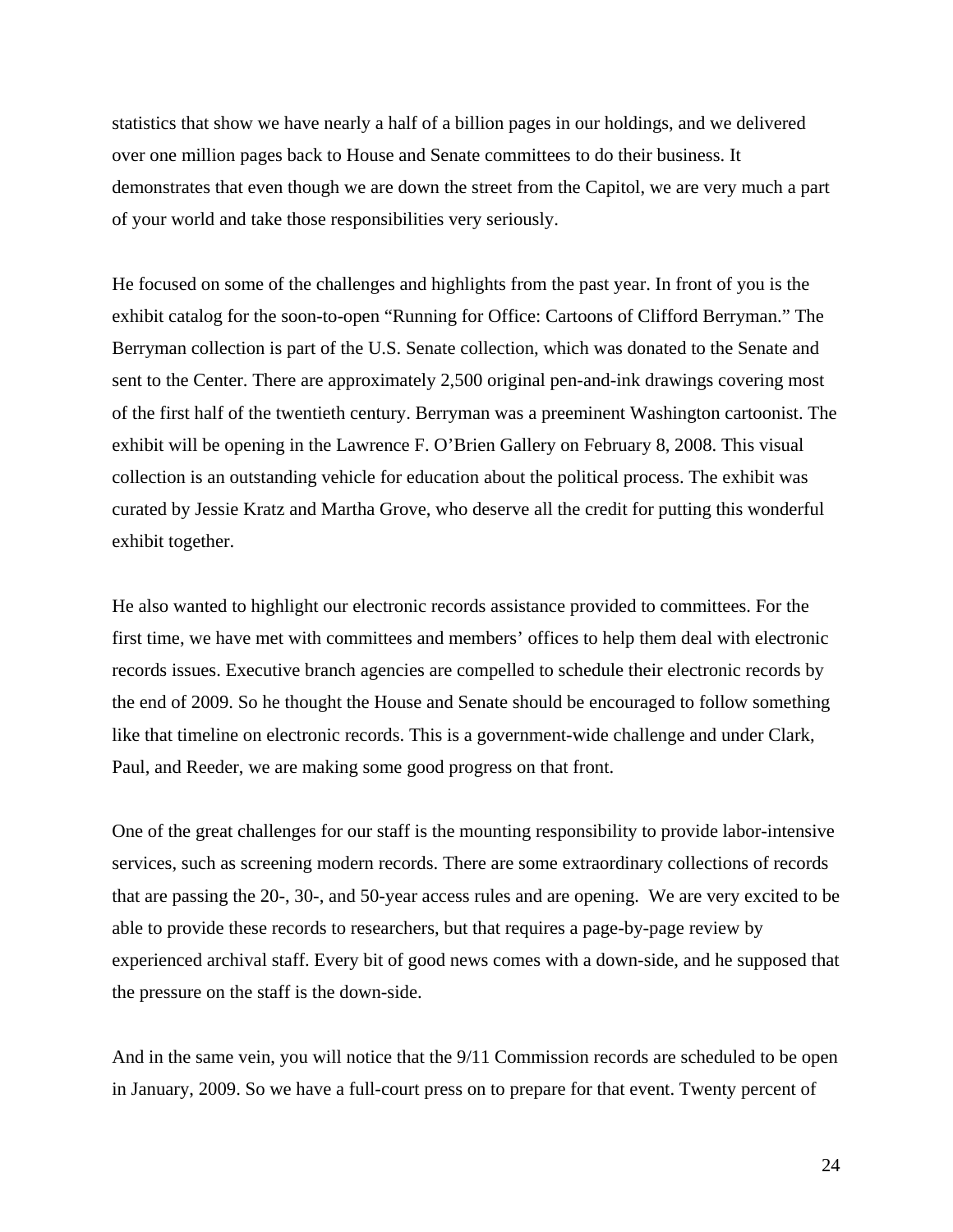our archival staff, and more resources from Michael Kurtz's office, are reviewing and preparing the unclassified records from the Commission so they can be opened, and we are encouraging and working with the equity agencies to review and declassify as many of the classified records as they can by January. We anticipate there will be quite a media and public interest in that opening in January 2009.

He also mentioned the survey of their undescribed open records. You see that we have 30,000 cubic feet of records that we are just beginning to get a handle on. Through the good work of Tom Eisinger, one of our staff members who worked in the past for the Senate, who has created a database, we now have intellectual control over those records. Our goal is to make this information accessible to researchers in a user friendly format on the web, but it is going to take some consultation with my friends here at the table, and more importantly with the description experts at the National Archives as to what format these web-based findings aids will take. We would like to receive your guidance and help on this effort.

Lastly, he mentioned the new, reconfigured "History of Congress" unit, which is about the Tariff of Abominations. He noted that he wrote many of these chapters years ago, and decided that as good as they were, they were not accessible enough to the audience we were targeting, which is teachers of history and civics in high school and middle school. So we reconceived and redesigned the publication, and we seek your guidance and feedback. We are actively beginning the fund raising campaign to publish the educational resource later this year.

Hunt invited everyone to stay after the meeting for a legislative vault tour.

#### **VII. Other current issues and new business**

Paul commented about the Next Generation Finding Aids project. It has been a concern of mine, and she was sure of Reeder's also, that what we are doing fits in the best way possible with what your branch is doing. As we are talking about web-based finding aids, she wondered if it would be a good idea to have a task force to look at the possibilities before going down the road. She wondered if it would be good to look at what the University of Maryland is doing, what the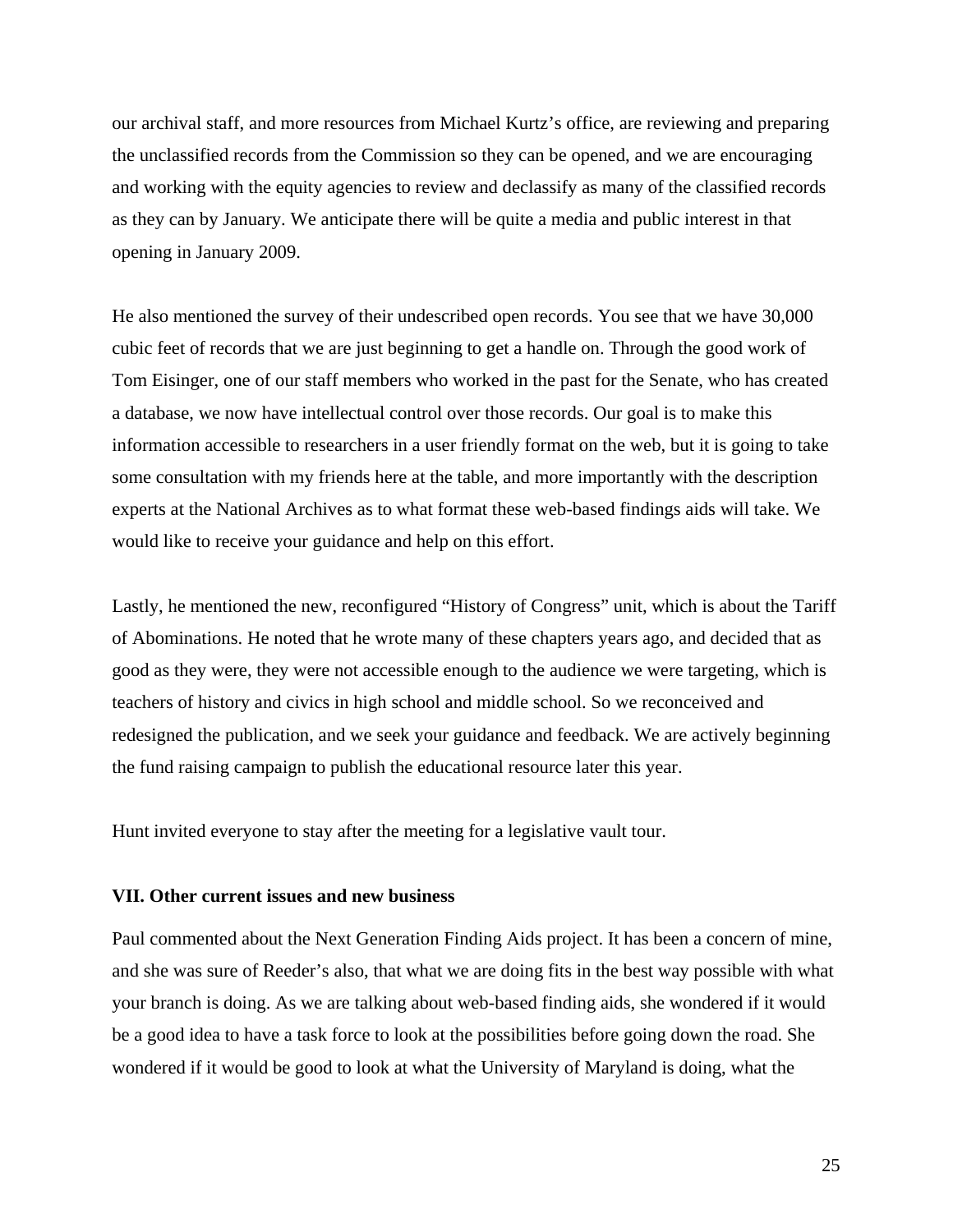Library of Congress is doing, just to get a better idea of what the universe of possibilities are before we start something.

Hunt added that he thought that was wise advice. He didn't have any preconceived notion of what it should look like or what platforms or systems should be utilized, so he thought that it was appropriate to look at what other institutions are doing. He also added that we wanted to do this collaboratively.

Paul suggested that maybe the ACSC could be involved because some of those institutions have pretty good platforms.

Erickson supported Paul's suggestion and said Paul and Reeder could work on the follow-up together.

Forrester added that in his experience dealing with the Jordan Papers, he learned that congressional collections are far different from other collections. So you may want to think about bringing someone in from the American Library Association or Library of Congress, because there probably should be some kind of standardization of finding aids.

Erickson stated that there was one last business matter. We have the Architect of the Capitol's curator here, Barbara Wolanin. If you could tell the committee about the book you have been working on to get published. She has worked hard on this for several months and it is in the final stages.

Wolanin said that it is the annotated addition of Glen Brown's *History of the Capitol*. It was first published in 1900 and 1903. Her goal was to get it out for the centennial anniversary of the original publication, but did not quite make it. Advanced copies have been distributed, and hopefully this week copies will be provided to all the congressional officers. We had help with the introductory chapter and footnotes by Dr. William Bushong, who did his dissertation on Glenn Brown and is now the White House Historian. He wrote the context for Glenn Brown's original text, and original images were scanned. Brown used many drawings from the Architect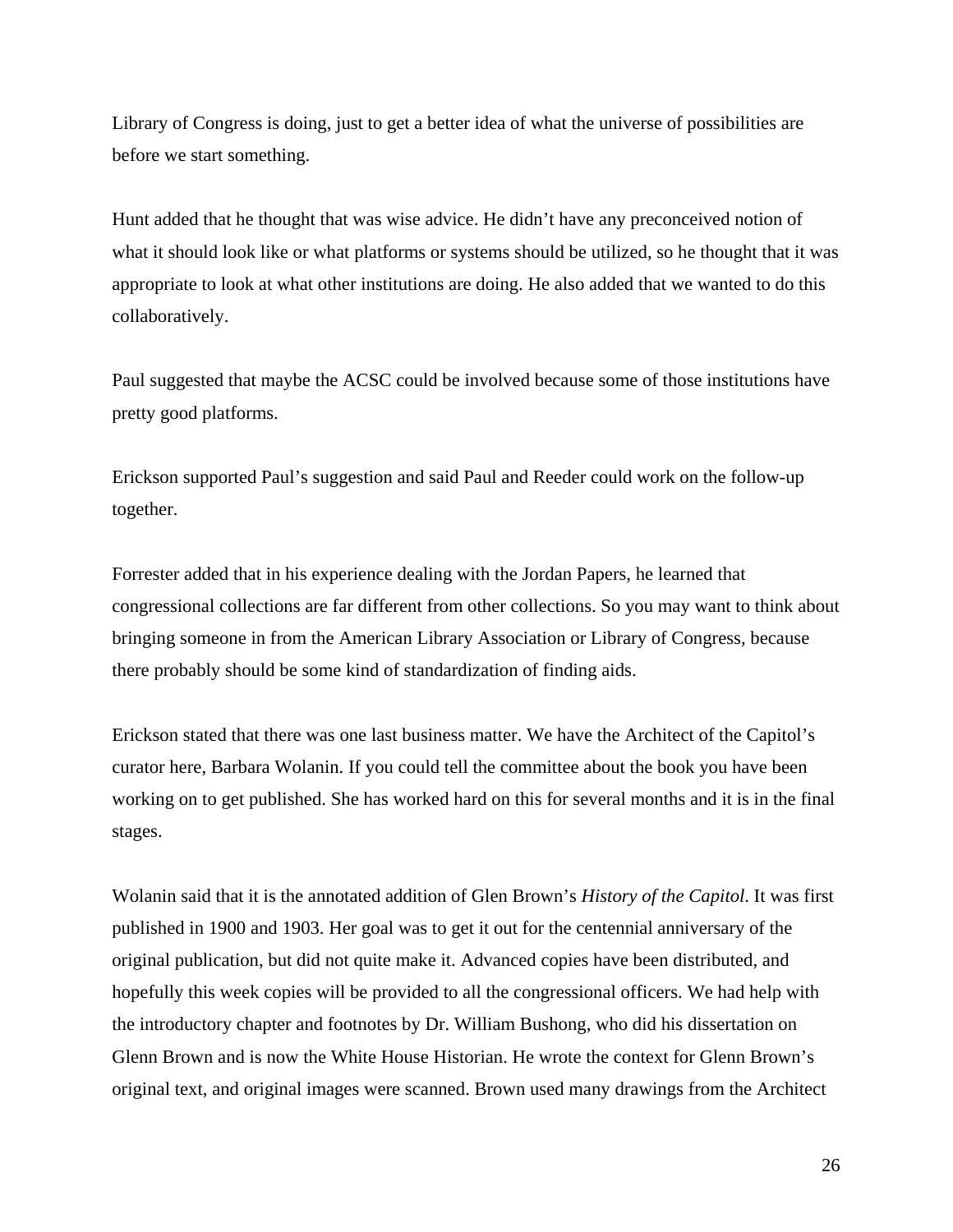of the Capitol's collection. Brown was interesting because he was one of the people behind the McMillan Commission and the planning of the city of Washington; he helped create the Mall and helped shape the city and the architectural profession. All members of Congress will receive a copy of the publication.

Erickson said they were grateful for her hard work on this beautiful publication and added one last order of business. Our normal pattern for meetings for this group has been to meet in June and December, although there is no firm requirement to do so. Our statute provides that the committee shall meet semi-annually or at the call of the majority of its members. She continued that she had a selfish proposal to make. During the month of December, she and Miller would be quite busy with orientation plans for new members. They would also be working with the joint inaugural committee staff getting ready for the Presidential Inauguration in January. She proposed that we have the committee meet during the month of September instead of December to accommodate what we anticipate will be a very hectic time on Capitol Hill. She asked to entertain the motion.

Weinstein moved for the motion.

Forrester seconded the motion.

Motion was approved.

Baker noted that this change will put the committee on track for having September and May meetings, which should make travel easier for our out-of-town guests.

Rocha asked for a report on the Capitol Visitor Center.

Erickson said that the CVC was moving forward. Construction has been substantially completed. They are now working on the "punch list" of construction items. The Fire Marshall has a rather rigorous nine-month schedule of fire and life safety testing. The plan is that we will be ready for visitors in November of 2008. We have hired an executive director, Terrie Rouse. Rouse has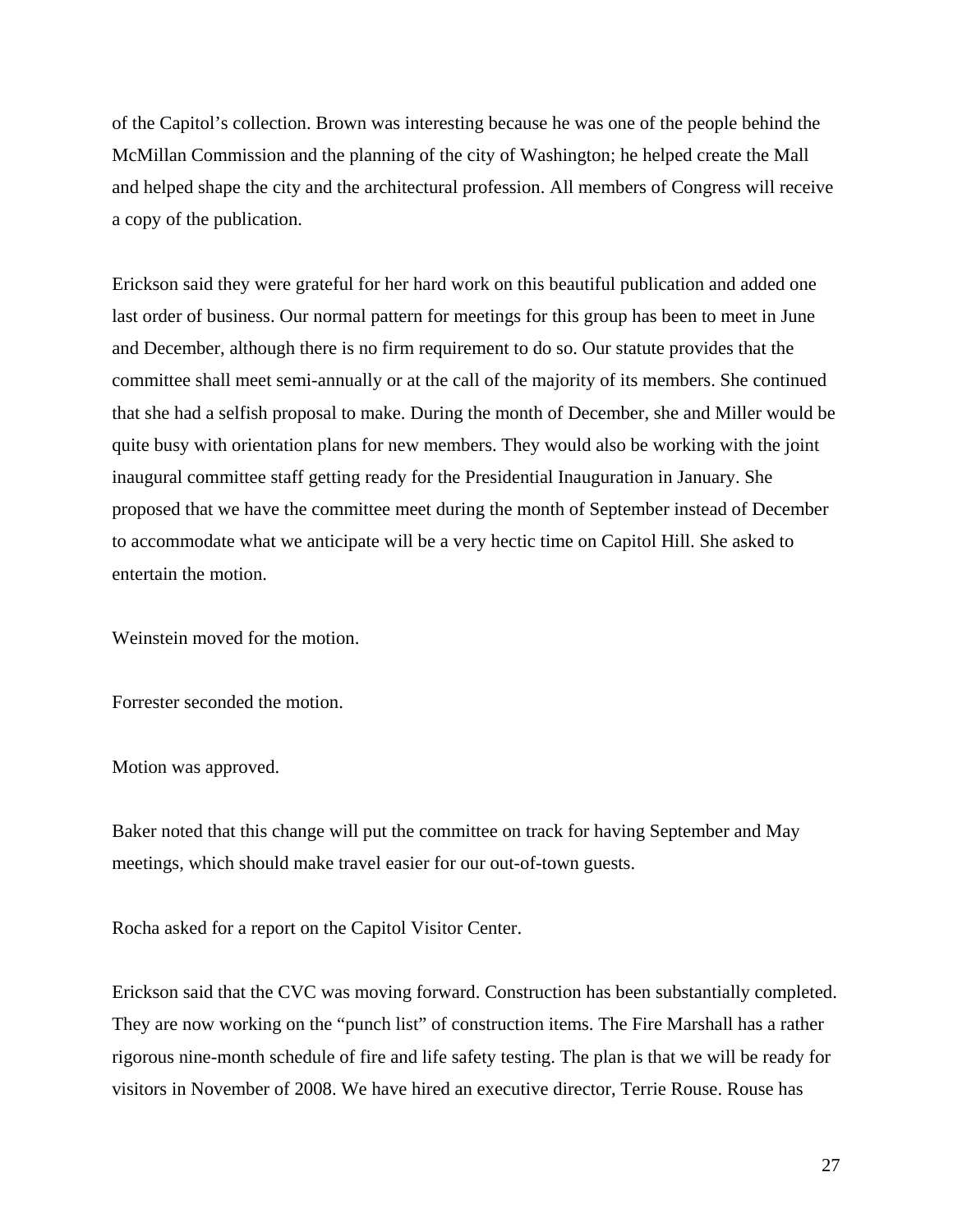been a dynamic force in moving operational issues to the forefront for the House Administration and Senate Rules Committees to consider. She recently hired a deputy, and I am told we have someone to run the CVC restaurant and gift shops. They have also hired a marketing director. She believed they were turning a page on the CVC, and she was hopeful that at the September meeting that we can do a tour and see the orientation film, which gives her goose bumps every time she sees it. She and Miller will be anxious to take you to the CVC and show the exhibit area and the film.

Rocha said that he looked forward to a premier.

Erickson noted that they recently had a tour of the *Newseum*. It is a fabulous facility and they have had their own challenges. Their costs have gone up, and when you make a comparison of the investment we have made in the CVC with the *Newseum*, we realize that they are on comparable terms. The CVC is a facility that will last the ages, and for the first time will give the public the opportunity to learn about the House and Senate.

Remini announced that the Office of the House Historian now has a certified archivist on staff, who is Michael Cronin.

Cronin was recognized, and he noted that he asked a very senior House member who was departing last year, what he was doing with his personal papers; and the member said they were going to the city dump. The conversation earlier focusing on members' papers was timely.

Weinstein drew laughter when he observed that Cronin should develop a relationship with the sanitation department as well.

Erickson said that her office had recently sent a letter to all 100 chiefs of staff, with a copy of the Advisory Committee on the Records of Congress report, and flagged the section on the recommendation that each office have an archivist on staff as another way to reinforce how seriously we take this issue.